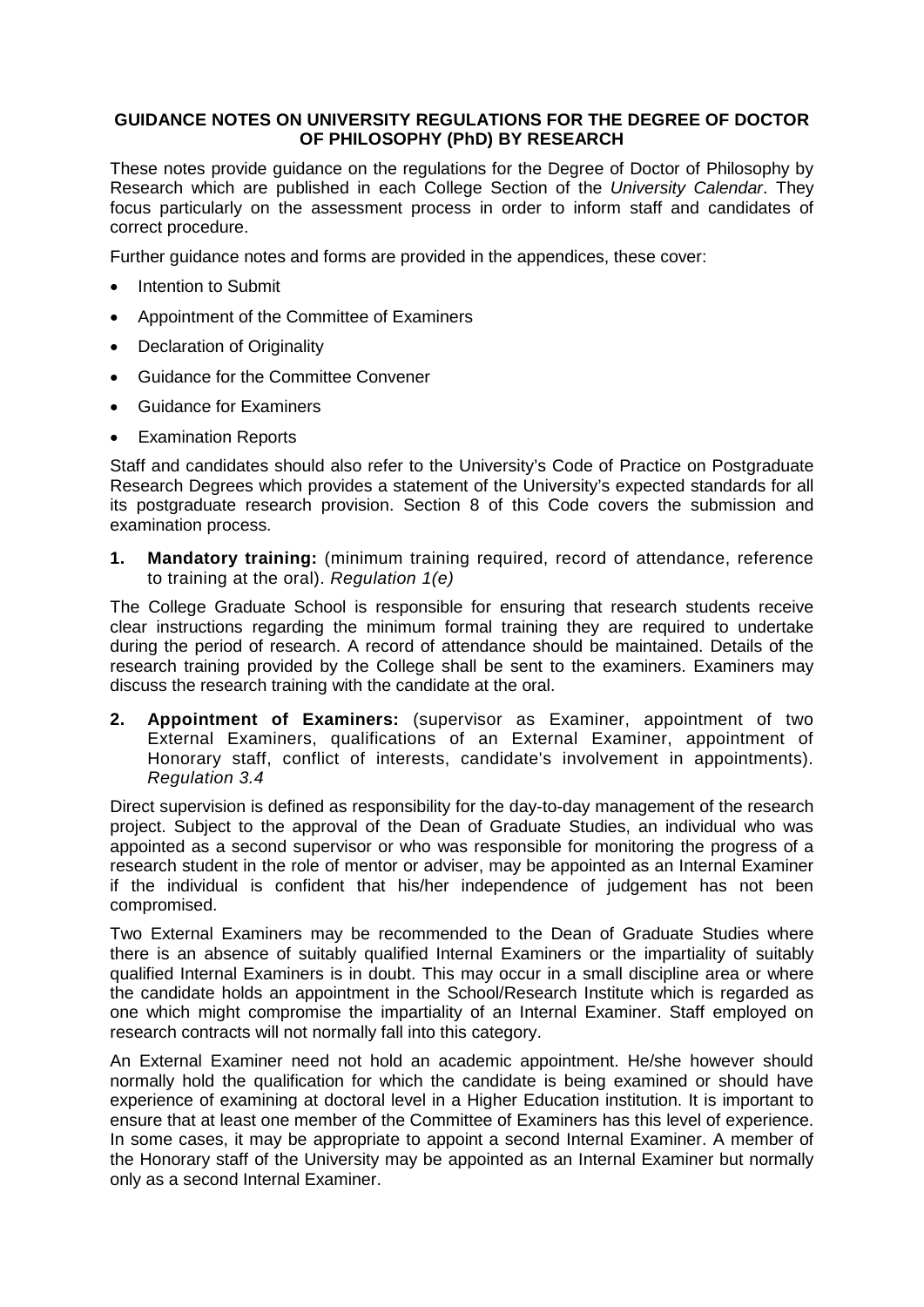Normally an External Examiner will be someone who has not held an academic appointment in the University of Glasgow for the previous five years. However, there may be occasions where the preferred nominee has held such an appointment more recently. In such cases the Dean of Graduate Studies and if necessary the Clerk of Senate should be consulted.

Care should be taken to ensure that where an individual has worked in collaboration either with the supervisor of the candidate or with the research group in which the candidate was working, the individual's nomination as an External Examiner of that candidate is appropriate. Where there is a perceived conflict of interest arising out of collaboration or of a personal relationship, this must be taken into consideration when nominating any member of the Committee of Examiners.

Where a problem has arisen with the examination, it may be appropriate for a third examiner to be appointed. In most cases this will be a second External Examiner. This examiner has the right to request a second oral examination.

It is not appropriate for a candidate to be consulted regarding the nomination of examiners, and the identity of examiners should not be revealed to the candidate until the thesis has been submitted. This policy is intended to ensure that the thesis is not biased by the particular views of the appointed examiners. Nevertheless, once the names of the External Examiners have been provided, the candidate has the right to raise any concerns or suspicions of conflict of interest. This must be done within two weeks of the release of the names. The membership of the Committee of Examiners will then be reviewed and, if deemed appropriate, amended.

**3. Role of the supervisor:** (absence from oral examination, request for presence, signing of submission form, appointment as Examiner). *Regulations 3.4 and 3.7*

The regulation states clearly that the supervisor is not expected to be present at the oral examination of the candidate. However, it is expected that the supervisor shall be available to answer any questions. The examiners may request that the candidate withdraws when the supervisor is being consulted.

It is advisable to invite the supervisor to join the Committee of Examiners when the examiners are discussing with the candidate the requirements for correction, revision or resubmission.

If the candidate makes a request in writing to the Convener for the supervisor to be present at the oral examination, this should normally be permitted. The request should be made no later than one week before the date of the oral.

In signing a submission form (see Appendix 2.2), the supervisor is confirming that the work was undertaken by the candidate. The wording of the form makes it clear that the supervisor's signature does not endorse that the work has been completed nor does it indicate that the thesis has achieved the required standard for the award of the degree. A candidate may submit a thesis against the advice of the supervisor but in such cases the supervisor is required to provide a short statement to the Convener of the Committee of Examiners.

Subject to the approval of the Dean of Graduate Studies, the second supervisor or other member of the supervisory team may be appointed as an Internal Examiner on condition that the involvement in the day to day supervision of the candidate has been minimal and the impartiality of the individual has not been compromised.

# **4. Role of the Convener:** (appointment of Convener, responsibilities of Convener). *Regulation 3.6*

The Higher Degrees Committee or equivalent committee of the Graduate School is responsible for appointing a Convener with experience of examining higher degrees by research. In order to avoid unreasonable delay, the Convener of the Higher Degrees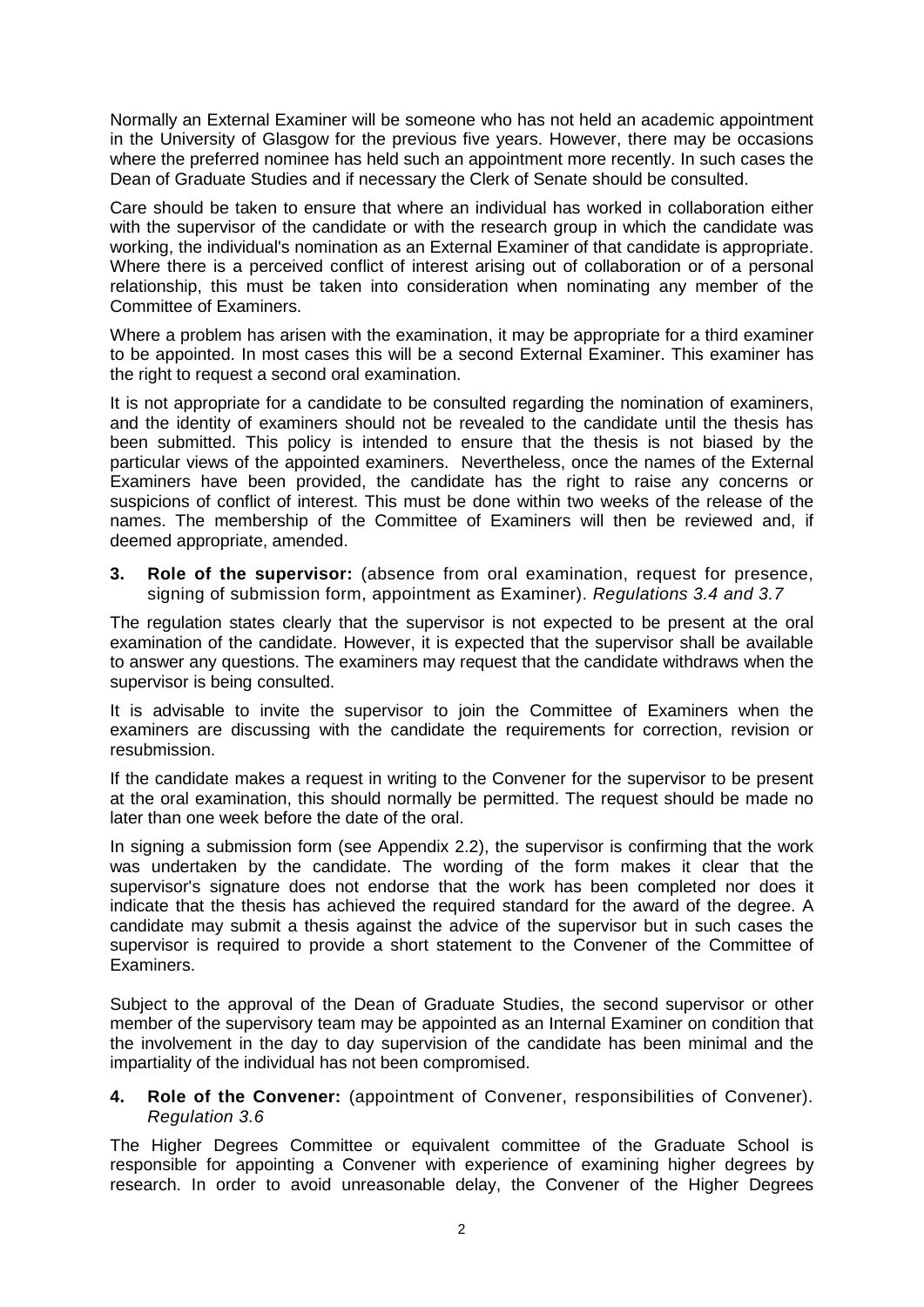Committee or equivalent committee is authorised to make this appointment on behalf of the Committee.

It is the responsibility of the Convener to make the arrangements for an oral examination and to ensure that this is normally held no later than three months after the submission of the thesis.

The Convener is responsible for ensuring that the oral is conducted in a fair manner, and in view of this it is expected that he/she will be present for the duration of the examination. It is appropriate for the Convener to ask the candidate questions of a general nature. However, the expectation is that the Convener will not participate in a detailed examination of the candidate.

The Convener is responsible for ensuring that the oral is of a reasonable duration. Where the oral is longer than two hours, it is recommended that the candidate be offered a short intermission.

The Convener is responsible for assisting the examiners to reach a consensus. The Convener will arrange for the Committee report stating the recommendation of the examiners to be signed at the conclusion of the examination. After the oral, the Convener will coordinate the completion of a joint report detailing the requirements for revision or resubmission which the Convener will provide to the candidate.

Where difficulties arise, the Convener shall decide whether an adjournment is required. Where agreement has not been reached between the examiners, the Convener should be aware that normally the view of the External Examiner shall prevail. Exceptionally, the Convener may refer to Senate if the External Examiner's view is in question and this may lead to a recommendation to the Higher Degrees Committee for the appointment of a third examiner who will normally be an External Examiner.

An individual report is not normally required from the Convener, except in certain circumstances as described in Appendix 2.6.

**5. Oral examination:** (right to an oral, difference between revision and resubmission, joint statement from examiners, appointment of Committee of Examiners for resubmission, right to a second or subsequent oral, withdrawal after submission). *Regulations 3.5 and 3.8*

The instructions to examiners should include the requirement to provide an oral even in circumstances where the outcome appears inevitable. The benefits of an oral to a successful candidate are considered to be self-evident. With regard to a candidate whose thesis is judged to be below the required standard, the formal position is that the oral provides the candidate with an opportunity to defend his/her work. In addition, it provides a candidate in this position with an opportunity to receive verbal guidance on the aspects of the thesis which the examiners found to require correction, revision or which the examiners found to be unacceptable.

It is important to ensure that where a revision or resubmission (see below) is the recommended outcome, in addition to information provided at the oral, the candidate is also provided with a joint written statement from the examiners specifying the aspects of the thesis which have been found to be below the required standard or which require additions or amendments.

**Revision** is the outcome when the examiners regard the thesis as acceptable subject to changes which may be substantial but which normally lead to the award of the degree.

**Resubmission** is the outcome when the thesis is unacceptable but in the opinion of the examiners is suitable for rewriting and may be resubmitted for a new examination. This will result in the appointment or reappointment of examiners, payment of a resubmission fee and an oral examination. A Resubmission does not necessarily lead to the award of the degree.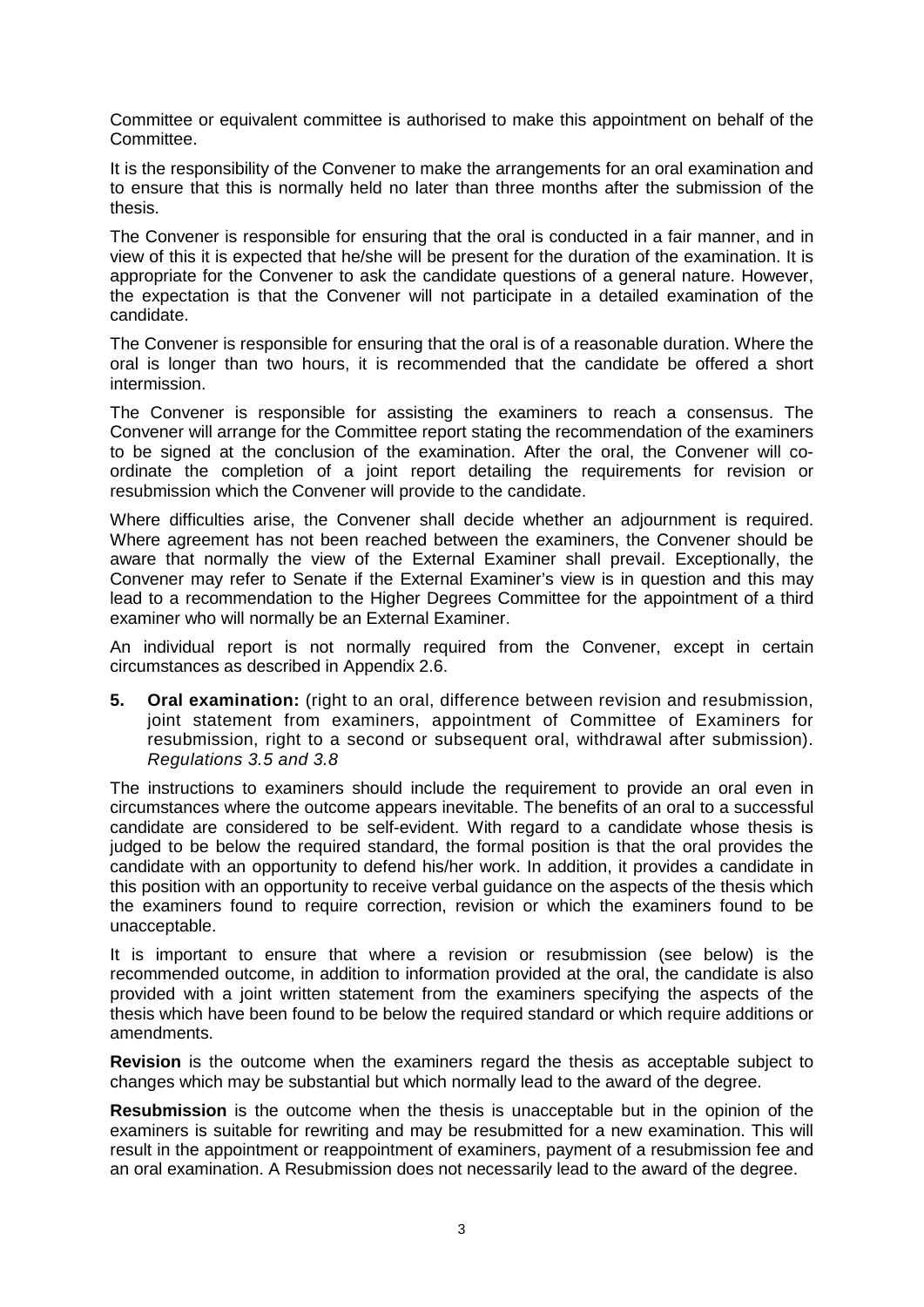Normally in the case of a Resubmission, the same members of the Committee of Examiners are reappointed but in some circumstances this will not be appropriate. It may be that a member of the original Committee is no longer available or has expressed the wish to be excused from examining the Resubmission. It is the responsibility of the Convener of the Higher Degrees Committee or equivalent committee to ensure that academic standards are not compromised by the appointment of a new member or members of the Committee of Examiners. Where a new member or members are appointed, they shall be provided by the Graduate School office with the reports of the original Committee on the first submission.

The regulations provide a procedure for agreeing an exception to the rule regarding the right to a second or subsequent oral. It is anticipated that exceptions will principally relate to personal or practical difficulties facing the candidate. The University would not normally expect to award a PhD without a second oral examination in the case of a resubmission.

Where a thesis has been resubmitted, and where the first Committee of Examiners found the oral examination to be satisfactory, the examiners may recommend to the Dean of Graduate Studies that, exceptionally, the requirement for an oral after resubmission is waived but they are not bound to do so. Examiners should exercise caution in recommending that the oral be waived in circumstances where the resubmission is deemed to have failed as this action deprives the candidate of the right to defend the thesis. Moreover by recommending that the oral be waived, the examiners will require to indicate the likely outcome to the candidate and in the case of failure, this may lead to an appeal on the grounds that the decision was reached without the candidate having the opportunity to defend the thesis. It must be noted that whatever the reasons for seeking a waiver, the permission of the candidate must be obtained. It is recommended that the Dean of Graduate Studies consults the Clerk of Senate where there is any concern regarding the rights of the candidate.

In all cases it is of great importance that the candidate is provided with a joint report from the Committee of Examiners detailing the requirements. One examiner may prepare this report but both examiners must approve it before it is provided to the candidate. The report should include a requirement for the candidate to identify clearly all amendments on the resubmitted/revised thesis.

When a thesis has been submitted for formal examination, it may not subsequently be withdrawn either on the recommendation of the examiners or at the request of the candidate. The full process of examination including the oral examination should be completed.

**6. Resubmission:** (optional awards, consideration of the resubmission). *Regulation 3.9*

If the outcome of the first assessment is a resubmission (see note 5 above), there are two distinct options available:

- The examiners may recommend that the thesis is revised and resubmitted for the degree for which the thesis was originally submitted; or
- The examiners may recommend that the thesis is revised and submitted for a Masters degree.

The examiners may not award the Masters degree on the basis of the original submission.

Normally only one resubmission would be permitted. So, in considering a resubmission for the award of PhD, the Committee of Examiners may recommend that:

- The degree be awarded unconditionally; or
- The degree be awarded subject to certain specified revisions which would be carried out to the satisfaction of either the internal, or both examiners; or
- The thesis be revised and resubmitted for a Masters degree; or
- No degree be awarded.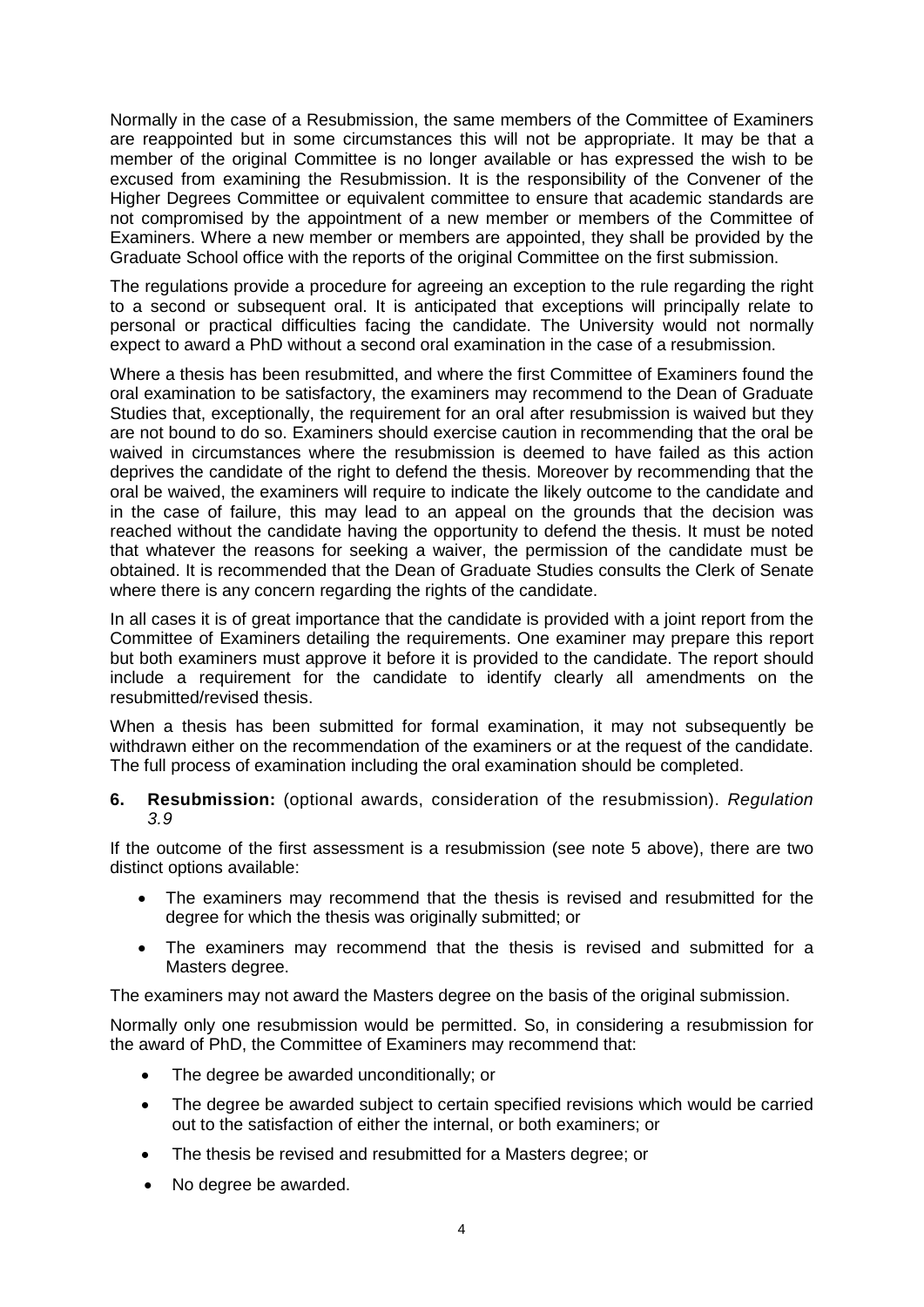In the case of a thesis which was originally submitted as a PhD and then resubmitted for a Masters award, the Committee of Examiners may exceptionally allow one further resubmission for a Masters award.

Whenever a resubmission is recommended, the Convener must ensure that an appropriate time limit is established.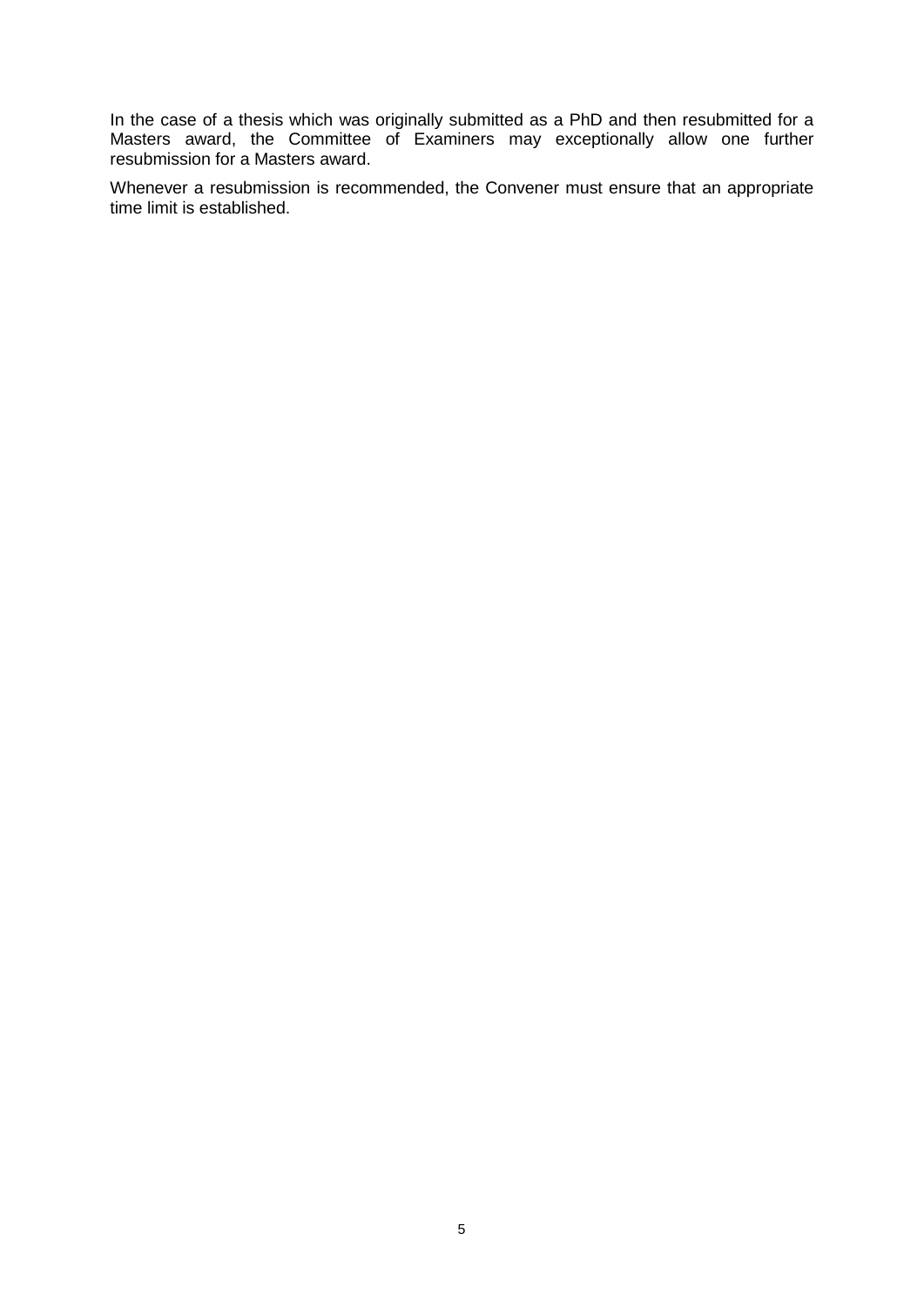# **Notes of Guidance for Candidates for Research Degrees**

# **Intention to Submit Form**

# **Duration of Study**

The regulations governing the minimum and maximum duration of study are contained in the *University Calendar*, Doctor of Philosophy (1(c), 3.2 & 3.3). The duration of study is calculated from the date when the student first registered taking account of periods of parttime study and periods of approved suspensions from study approved by the Higher Degrees Committee or equivalent committee. Where the research has been undertaken on a part-time basis or on a combination of full-time and part-time study, the Higher Degrees Committee or equivalent committee shall determine the maximum period of study permitted before submission of the thesis. After the conclusion of the period of full-time or part-time study, the student shall be registered with a 'thesis pending' status. If further research project work is required, the College may require registration as a full-time or part-time student.

# **Notification of Intention to Submit a Thesis for Examination**

The Graduate School requires approximately three months to set up a Committee of Examiners appointed to examine a thesis submitted for a higher degree by research. The form for this purpose is normally available from the Graduate School office or from the Graduate School web page. The candidate and the first supervisor should complete it no later than three months before the completion date. Failure to provide the required notification of intention to submit will lead to a delay in the examination of the thesis.

# **Status of the Signature of the Supervisor on the Intention to Submit form**

The signature of the supervisor confirms that the work has been undertaken by the candidate in accordance with the regulations for the degree and that it is anticipated that it will be completed within the period specified. By signing the form, the supervisor is not expressing a view on the quality of the work. The supervisor should submit a report on any circumstances which arose in the course of the research which in his/her opinion should be made known to the Convener of the Committee of Examiners. The supervisor must submit a report if the thesis has been submitted against his/her advice.

# **The Appointment of a Committee of Examiners**

On receipt of the form notifying intention to submit a thesis, the Clerk to the Higher Degrees Committee or equivalent committee will write to the candidate's Head of School/Research Institute or research unit seeking the nomination of a Committee of Examiners. The identification of a Convener and Examiners is the responsibility of the Head of School/Research Institute in consultation with the supervisor. It is not appropriate for the candidate either to be involved in the identification of the Examiners or to be informed of the names of those under consideration. It is standard practice for the supervisor or the Head of School/Research Institute to make an informal approach to the nominees to establish if the work is in their field of interest and if they would be prepared to examine the thesis.

The nominations are placed before the members of the Higher Degrees Committee or equivalent committee for consideration. During the summer months, the Convener of the Higher Degrees Committee or equivalent committee has authority to approve the appointments on behalf of the Committee. Following approval by the Higher Degrees Committee or equivalent committee, the Clerk to the Committee writes to the nominated Examiners and provides details of the examining process. The appointed Convener of the Committee of Examiners has responsibility for arranging the oral examination, normally within three months of receipt of the thesis.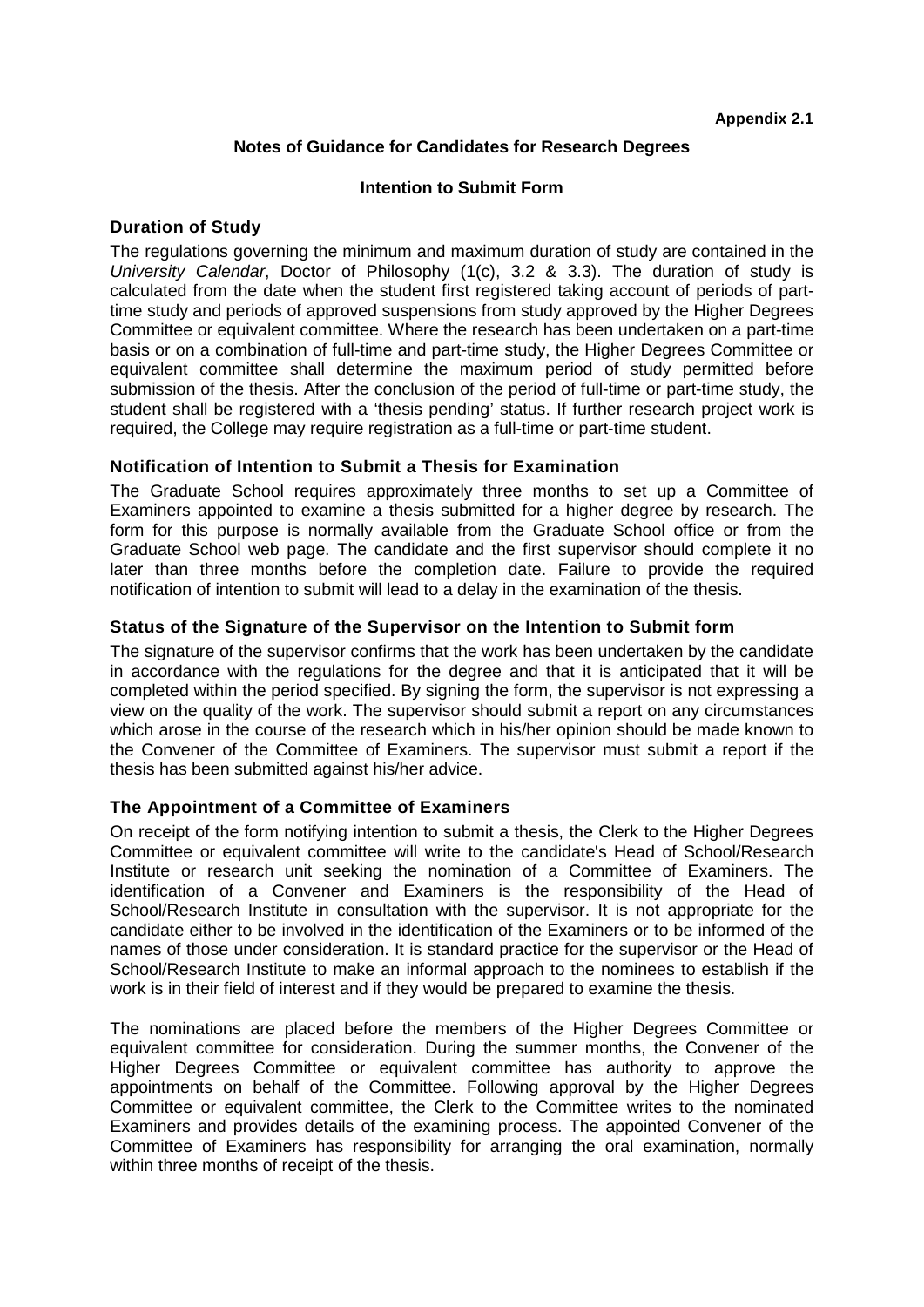# **Failure to Submit within the Time Specified**

A financial penalty is imposed on a candidate who fails to submit a thesis within the time specified on the form, "Notification of Intention to Submit a Thesis". Details of the financial penalty are provided with the University's fee information which is online at [www.gla.ac.uk/scholarships/fees/.](http://www.gla.ac.uk/scholarships/fees/)

# **Additional Fees**

The annual fee covers registration, supervision of the research and examination. Additional fees are charged to certain categories of students and candidates who wish to resubmit a thesis. Details of the additional fees are provided with the University's fee information which is online at [www.gla.ac.uk/scholarships/fees/.](http://www.gla.ac.uk/scholarships/fees/)

# **Word Count**

The regulations specify a word count for the thesis (in the College of Arts and the College of Social Sciences a minimum of 70,000 and a maximum of 100,000 words; in the College of Medical, Veterinary & Life Sciences and the College of Science & Engineering a maximum of 80,000). If the thesis does not comply with the regulations, the case for the longer or shorter length must be made by the candidate to the Higher Degrees Committee or equivalent committee in advance of the thesis being sent to the Examiners.

# **Declaration of Originality**

Candidates are required to print, complete and sign the Declaration of Originality (found in Appendix 2.4). The completed Declaration should be bound into the copies of the soft-bound thesis submitted to the Graduate School as stipulated below.

# **Number of Copies**

Three copies of the thesis should be submitted to the Graduate School. A copy will be provided to each of the examiners and to the Convener of the Committee of Examiners. The copies may be soft-bound but must be sufficiently robust to survive postage and handling. It is important to ensure that additional papers are securely provided in a pocket at the back of the thesis. It is not appropriate for the supervisor or any other individual in the School/Research Institute to send a copy of the thesis in advance to the Examiners prior to the copy being sent with formal documentation by the Graduate School.

When all corrections have been approved and the thesis has been accepted for the award of the degree, one hard bound copy must be submitted to the Graduate School and an electronic copy provided to the University Library. A letter of award will not be issued until these copies have been received. The bound copy should normally conform to the British Standard Institution's Recommendations for the presentation of theses (BS4821:1990) which is available for consultation in the Library or in the Graduate School. The electronic copy should conform to the specifications published at [http://theses.gla.ac.uk.](http://theses.gla.ac.uk/)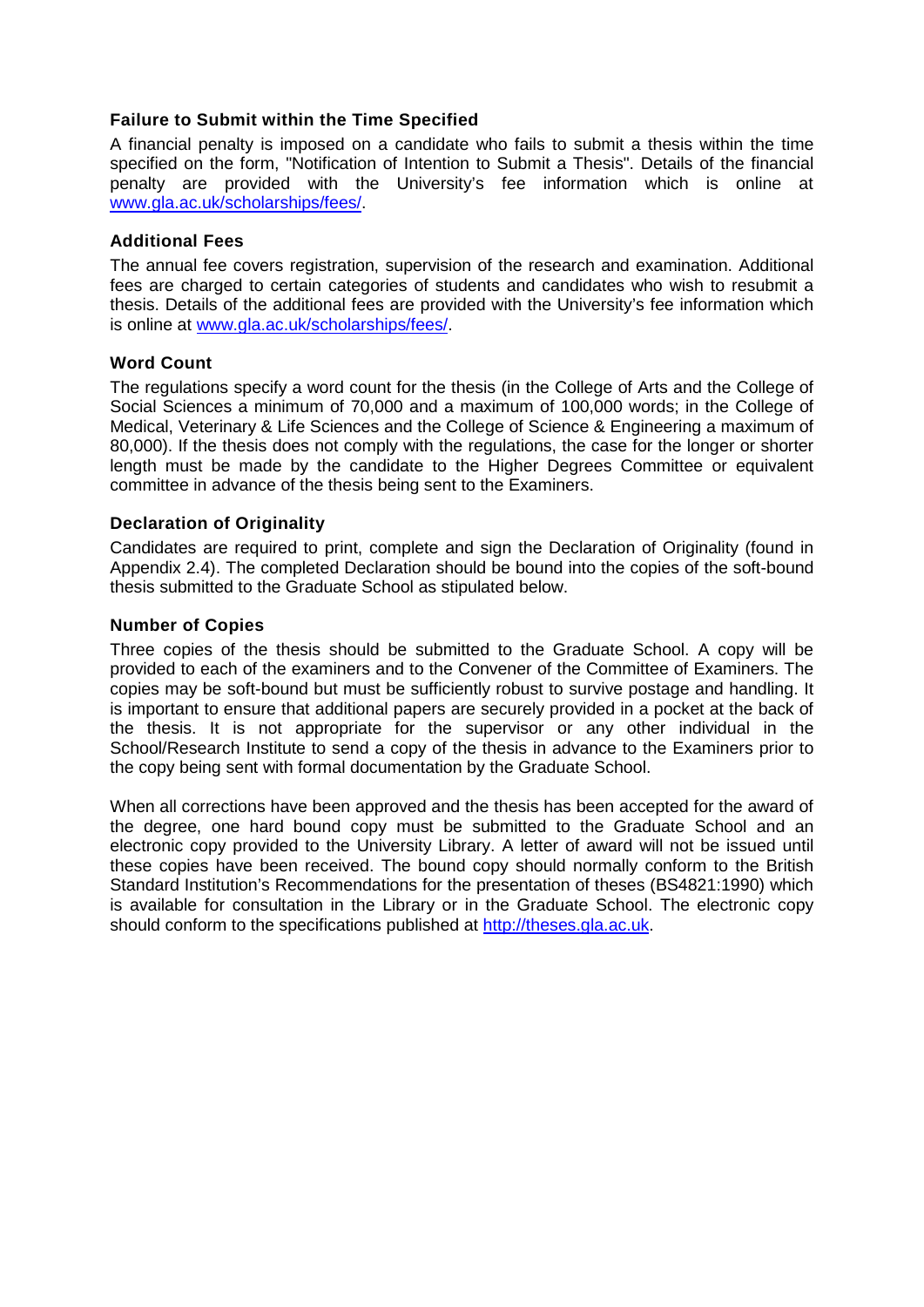# **University of Glasgow**

## *College Identity*

# **Notification of Intention to Submit a Thesis for a Higher Degree by Research**

| Title of Degree sought:                                                                  |
|------------------------------------------------------------------------------------------|
| School/Research Institute:                                                               |
| 1. Personal Details                                                                      |
|                                                                                          |
| (Please provide the names and the order of the names as they will appear on the thesis.) |
| Title:<br><b>Registration Number:</b><br>                                                |
| Address for the Notification of the Examination result:                                  |
|                                                                                          |
|                                                                                          |
|                                                                                          |
|                                                                                          |

## **2. Details of Study**

# **Period of Research**

| Session | Full-time Part-time | Thesis pending |
|---------|---------------------|----------------|
|         |                     |                |
|         |                     |                |
|         |                     |                |
|         |                     |                |
|         |                     |                |
|         |                     |                |
|         |                     |                |

**Please state every session in which you have been in attendance and indicate your status.**

#### **3. Details of Thesis**

Title of thesis:<br> $\blacksquare$ 

Additional papers: 

**If you are submitting reprints of papers with the thesis, please state the titles and the names of any co-authors if necessary on a separate sheet:**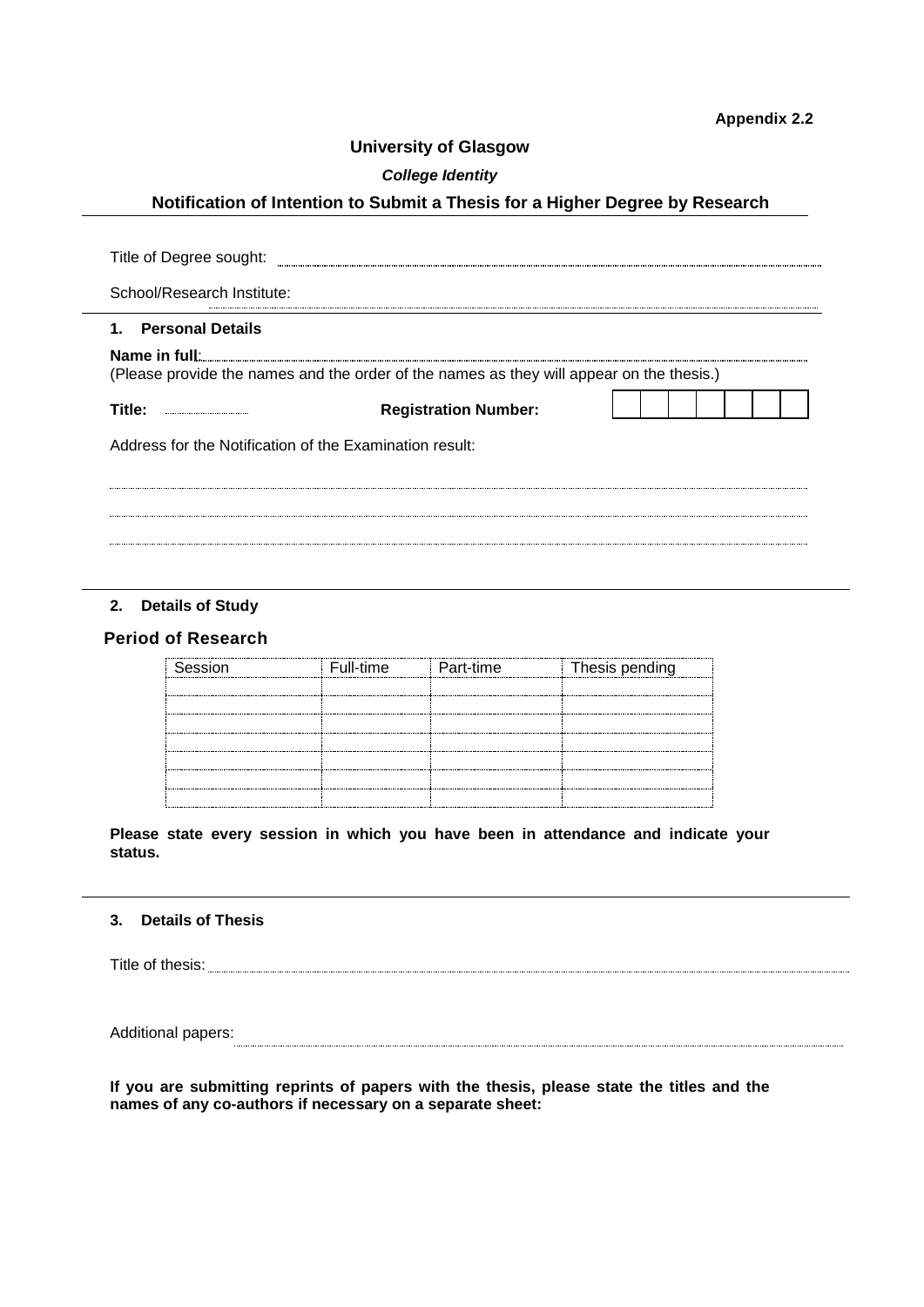| 4. For completion by the Supervisor:                                                                                                          |        |
|-----------------------------------------------------------------------------------------------------------------------------------------------|--------|
| I have satisfied myself that the candidate is likely to submit the thesis for examination<br>within three months.                             | Yes No |
| I confirm that the stated word count complies with the regulation for the degree or has<br>been otherwise approved by the relevant committee. |        |
| I confirm that the thesis is of an acceptable length considering the scope of the project<br>and subject matter.                              |        |
| I will have / not have reviewed the full / partial thesis prior to its submission.                                                            |        |

*The primary supervisor is required to provide a short statement for the attention of the Convener of the Committee of Examiners if any answer to any of the above is in the negative, if the thesis will be submitted against the advice of the supervisor or if there were circumstances which should be drawn to the attention of the Examiners. Supervisors should highlight any issues with regard to research integrity or research practice that concern them with regard to the work submitted.*

#### **5. Declaration:**

I declare that this thesis has been produced in accordance with the University's Code of Good Practice in Research.

I have discussed the submission of the thesis with my supervisor.

I intend to submit the thesis with/without the approval of my supervisor. **Delete where applicable**

Normally the supervisor is not present during the oral examination. If you wish your supervisor to be present please indicate by placing a tick in the box:  $\square$ 

I acknowledge that I am expected to ensure that data underpinning my thesis is to be securely held for a period of 10 years after the completion of the thesis, or for longer if specified by a funder or sponsor. Furthermore, I acknowledge that the University requires access to this data. In order to facilitate this, I have actively managed my data according to current guidelines and intend to deposit this data appropriately. Regardless of whether I complete my studies, I acknowledge that I must still ensure that data collected in the course of my research at the University is appropriately and securely deposited.

I undertake to submit three bound copies of the thesis within three months of the date stated below:

Signature: Date

#### **Note to Administrator:**

**A copy of this form should be submitted to the Head of School/Research Institute with the nomination form for the appointment of examiners**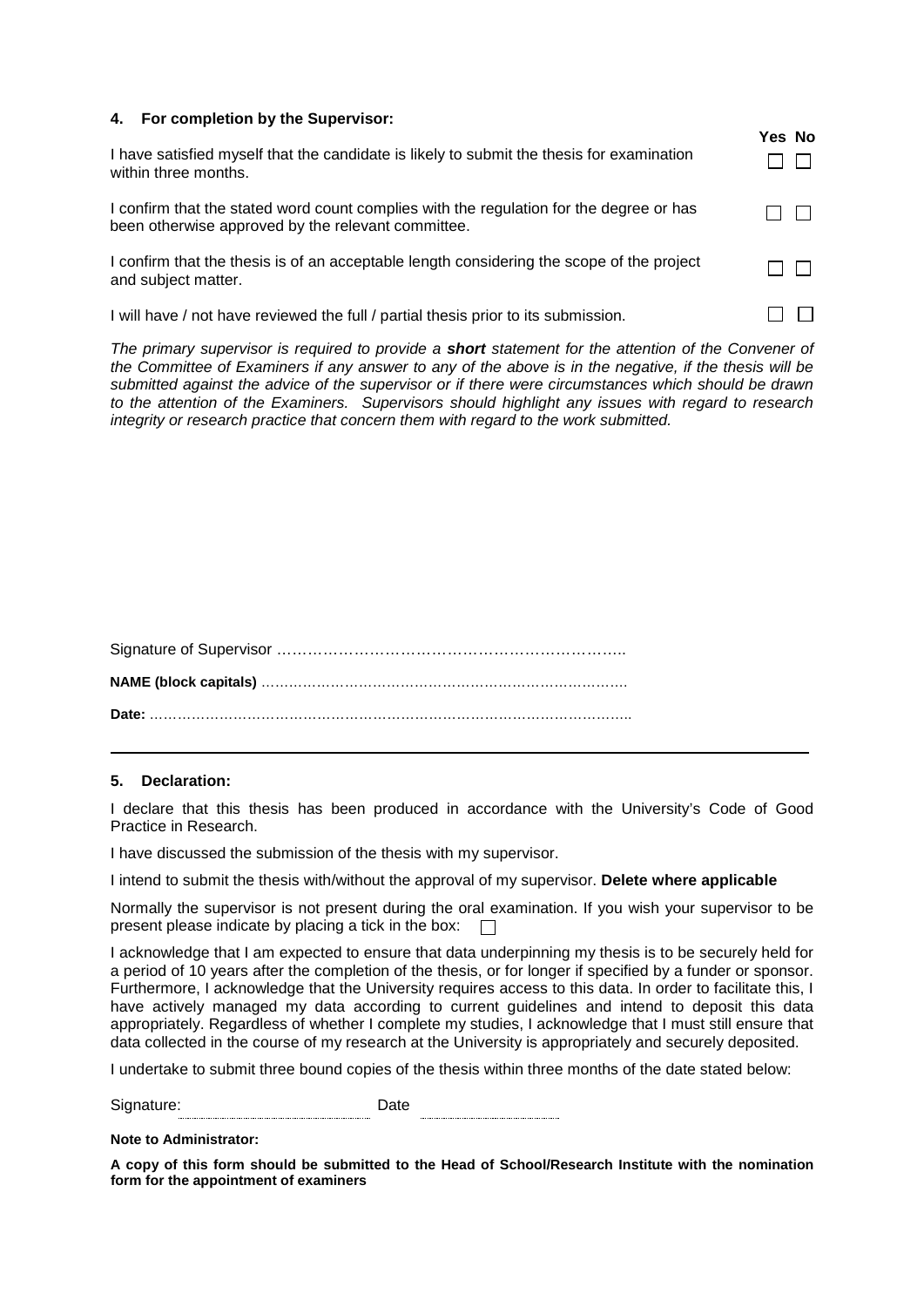## **Notes of Guidance for Heads of School/Research Institute/Research Group**

#### **Appointment of Examiners Form**

#### **Appointment of Examiners Form**

The completed "Notification of Intention to Submit a Thesis" form is copied to the Head of School/Research Institute/Head of Graduate School/Head of Research Group with a request to complete an Appointment of Examiners form by a member of staff in the Graduate School. It is expected that nominations will be made in consultation with the candidate's supervisors. The form should be completed and returned to the Graduate School. As the nominations require the approval of the Higher Degrees Committee or equivalent committee, or the Convener on behalf of the committee, it is important that where possible any delay in completion of the form is avoided. Following approval by the Committee on behalf of the College, the form is copied to the Senate Office which will endorse the appointment of the External Examiner on behalf of the Senate and the University Court.

#### **Regulations relating to the appointment of a Committee of Examiners**

It is important that the nominations comply with the regulations for research degrees.

*The thesis shall be examined by one or more examiners appointed by the Dean of Graduate Studies on behalf of Senate from among the experienced academic staff of the University, and by one or more External Examiners appointed by the Dean of Graduate Studies on behalf of the University Court and Senate. No person who has been involved in the direct supervision of the candidate may be appointed as an examiner. A thesis may be examined by two external* examiners without the appointment of an Internal Examiner, with the approval of the Dean of *Graduate Studies.*

Direct supervision is defined as responsibility for the day to day management of the research project. Subject to the approval of the Dean of Graduate Studies, an individual who was appointed as a second supervisor or who was responsible for monitoring the progress of a research student in the role of mentor or adviser, may be appointed as an Internal Examiner if the individual is confident that his/her independence of judgement has not been compromised.

Two External Examiners may be recommended to the Dean of Graduate Studies where there is an absence of suitably qualified Internal Examiners or the impartiality of suitably qualified Internal Examiners is in doubt. This may occur in a small discipline area or where the candidate has held any appointment in the School/Research Institute which is regarded as one which might compromise the impartiality of an Internal Examiner.

An External Examiner need not hold an academic appointment. He/she however should normally hold the qualification for which the candidate is being examined or should have experience of examining at doctoral level in a Higher Education institution. It is important to ensure that at least one member of the Committee of Examiners has this level of experience. In some cases, it may be appropriate to appoint a second External Examiner. A member of the Honorary staff of the University may be appointed as a second Internal Examiner.

Normally an External Examiner will be someone who has not held an academic appointment in the University of Glasgow for the previous five years. However, there may be occasions where the preferred nominee has held an appointment at this University more recently. In such cases the Dean of Graduate Studies and if necessary the Clerk of Senate should be consulted.

Care should be taken to ensure that where an individual from another institution has worked in collaboration either with the supervisor of the candidate or with the research group in which the candidate was working, the individual's nomination as an External Examiner of that candidate is appropriate. Where there is a perceived conflict of interest arising out of collaboration or of a personal relationship, this must be taken into consideration when nominating any member of the Committee of Examiners.

Where a problem has arisen with the examination, it may be appropriate for a third examiner to be appointed. In most cases this will be a second External Examiner. This examiner has the right to request a second oral examination.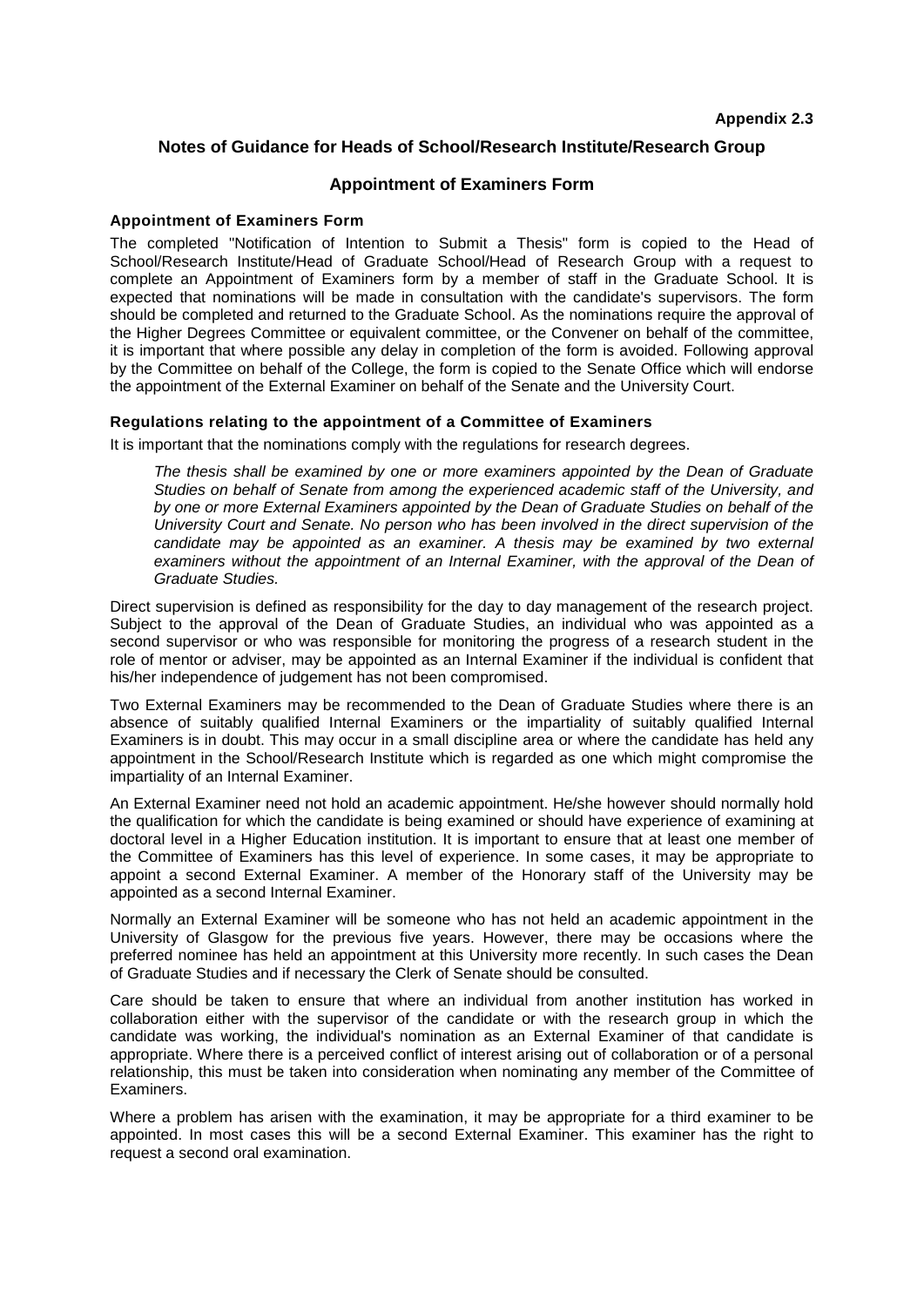It is not appropriate for a candidate to be consulted regarding the nomination of examiners and the identity of examiners should not be revealed to the candidate until the thesis has been submitted. This policy is intended to ensure that the thesis is not biased by the particular views of the appointed examiners.

#### **Role of the Convener**

It is the responsibility of the Convener to make the arrangements for an oral examination and to ensure that this is normally held no later than three months after the submission of the thesis.

The Convener is responsible for ensuring that the oral is conducted in a fair manner, and in view of this it is expected that he/she will be present for the duration of the examination. It is appropriate for the Convener to ask the candidate questions of a general nature. However, the expectation is that the Convener will not participate in a detailed examination of the candidate.

The Convener is responsible for ensuring that the oral is of a reasonable duration, two hours being regarded as the norm. Where the oral is longer than two hours, it is recommended that the candidate is offered a short intermission.

The Convener is responsible for assisting the examiners to reach a consensus. It is the Convener who will arrange for the joint report stating the recommendation of the examiners to be signed at the conclusion of the examination. Following the oral, the Convener will co-ordinate the completion of a joint report detailing the requirements for revision or resubmission which the Convener will provide to the candidate.

Where difficulties arise, the Convener shall decide whether an adjournment is required. Where agreement has not been reached between the examiners, the Convener should be aware that normally the view of the External Examiner shall prevail. Exceptionally, the Convener may refer to Senate if the External Examiner's view is in question and this may lead to a recommendation to the Higher Degrees Committee for the appointment of a third examiner who will normally be an External Examiner.

An individual report is not normally required from the Convener, except in certain circumstances as described in Appendix 2.6.

#### **Role of the Supervisor**

It is important that the role of the supervisor is in accord with the regulations.

*The supervisor will not normally be present at the oral examination but shall be available to the Examiners for consultation*.

The regulation states clearly that the supervisor is not expected to be present at the oral examination of the candidate. However, it is expected that the supervisor shall be available to answer questions concerning the conduct of the research. The examiners may request that the candidate withdraws when the supervisor is being consulted.

It is advisable to invite the supervisor to join the Committee of Examiners when the examiners are discussing with the candidate the requirements for correction, revision or resubmission.

If the candidate makes a request in writing to the Convener for the supervisor to be present at the oral examination, this should normally be permitted. The request should be made no later than one week before the date of the oral.

In signing a submission form, the supervisor is confirming only that the work was undertaken by the candidate. It shall be made clear in the wording of the form that the supervisor's signature does not endorse that the work has been completed nor does it indicate that the thesis has achieved the required standard for the award of the degree. A candidate may submit a thesis against the advice of the supervisor but in such cases the supervisor is required to state the position in a report submitted to the Convener of the Committee of Examiners**.**

Subject to the approval of the Dean of Graduate Studies, the second supervisor or other member of the supervisory team may be appointed as an Internal Examiner on condition that the involvement in the day to day supervision of the candidate has been minimal and the impartiality of the individual has not been compromised.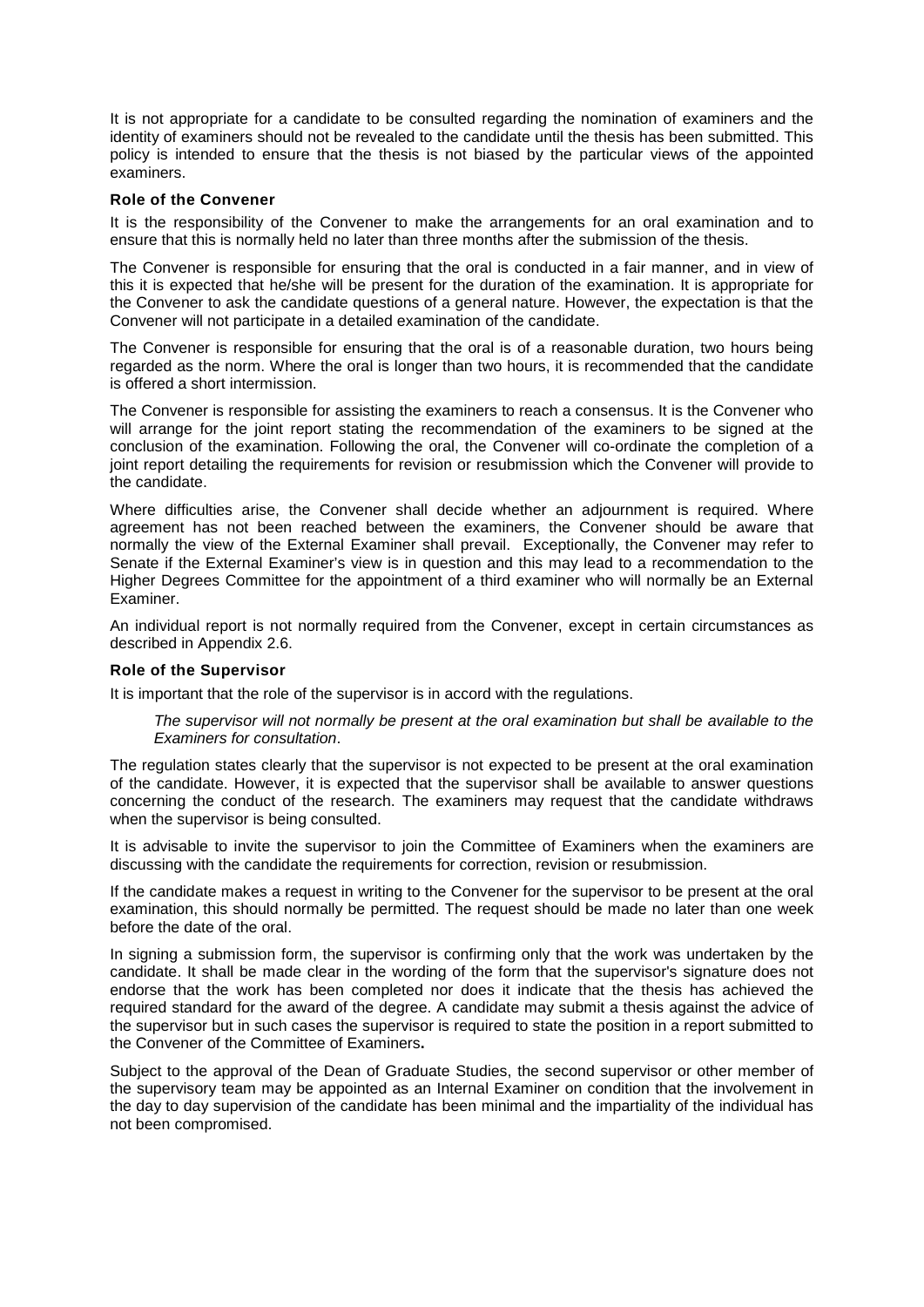## **Informal Approach to the Nominated Examiners**

It is standard practice for the supervisor or the Head of School/Research Institute to make an informal approach to the nominees to establish if the work is in their field of interest and if they would be prepared to examine the thesis.

#### **Replacement of Examiners**

If subsequently an examiner has to be replaced, the new nomination must be sent to the administrator responsible for research degrees with an explanation of the need for a replacement.

## **Advice**

Questions concerning the process of appointing examiners should be referred in the first instance to the Clerk of the Higher Degrees Committee or equivalent committee in the relevant College Graduate School.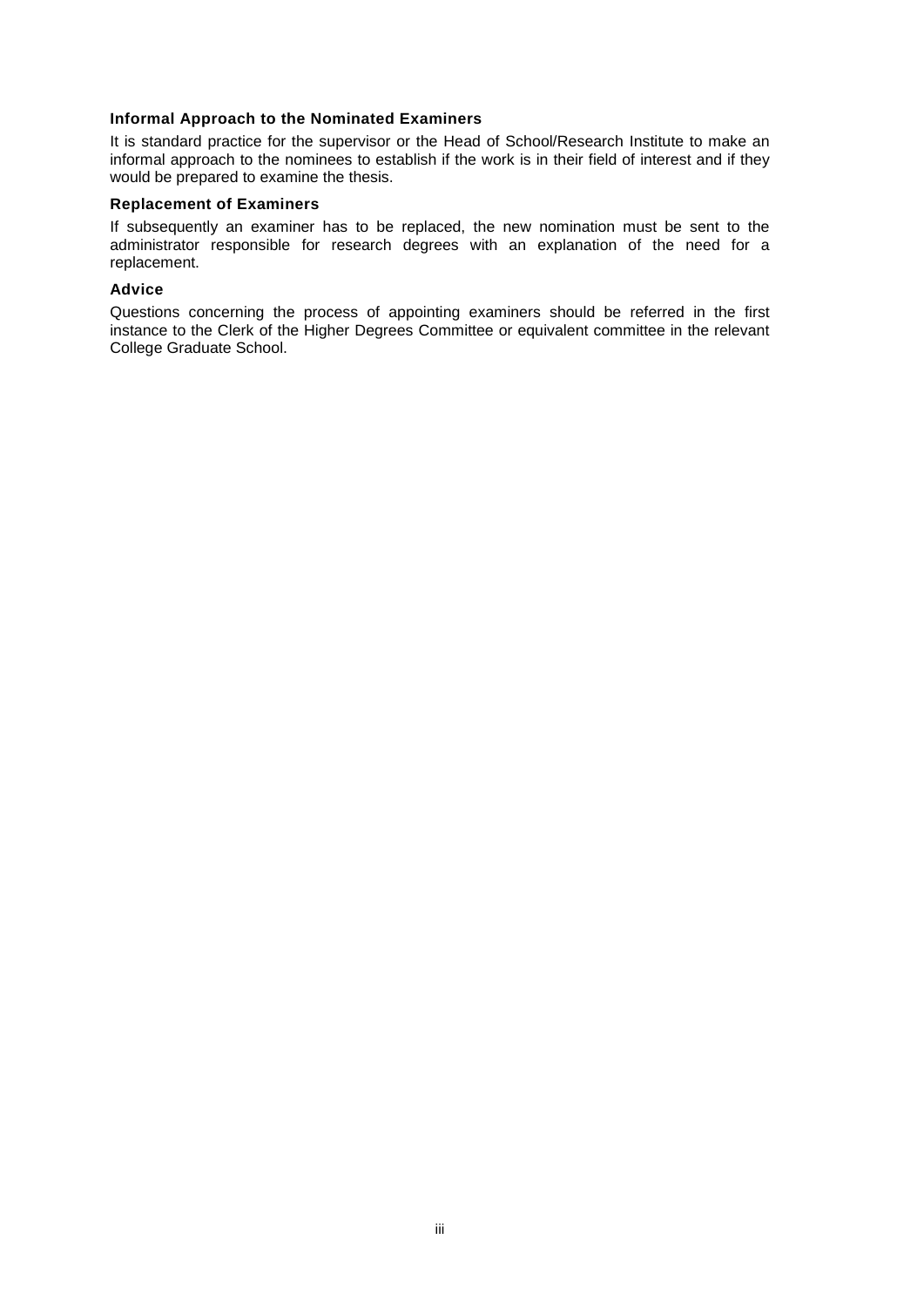## **University of Glasgow**

## *College Identity*

## **Statement of Originality to Accompany Thesis Submission**

## **Name:**

## **Registration Number:**

I certify that the thesis presented here for examination for [a/an MPhil/PhD] degree of the University of Glasgow is solely my own work other than where I have clearly indicated that it is the work of others (in which case the extent of any work carried out jointly by me and any other person is clearly identified in it) and that the thesis has not been edited by a third party beyond what is permitted by the University's PGR Code of Practice.

The copyright of this thesis rests with the author. No quotation from it is permitted without full acknowledgement.

I declare that the thesis does not include work forming part of a thesis presented successfully for another degree [unless explicitly identified and as noted below].

I declare that this thesis has been produced in accordance with the University of Glasgow's Code of Good Practice in Research.

I acknowledge that if any issues are raised regarding good research practice based on review of the thesis, the examination may be postponed pending the outcome of any investigation of the issues.

## *[Delete where appropriate]*

## **Statement if you are submitting this thesis against the advice or without the support of your supervisor**

I am submitting this thesis without the knowledge / approval of my supervisor. I fully understand my responsibilities in this context as a researcher under the University's policies, including the Code of Good Practice in Research.

#### **Statement of conjoint work**

I confirm that [Chapter X] was jointly authored with [Name] and I contributed y% of this work.

#### **Statement of inclusion of previous work**

I confirm that [Chapter X] was the result of previous study for [name of award] at [name of institution]. The rationale for inclusion of previous work is:

[please provide a short statement]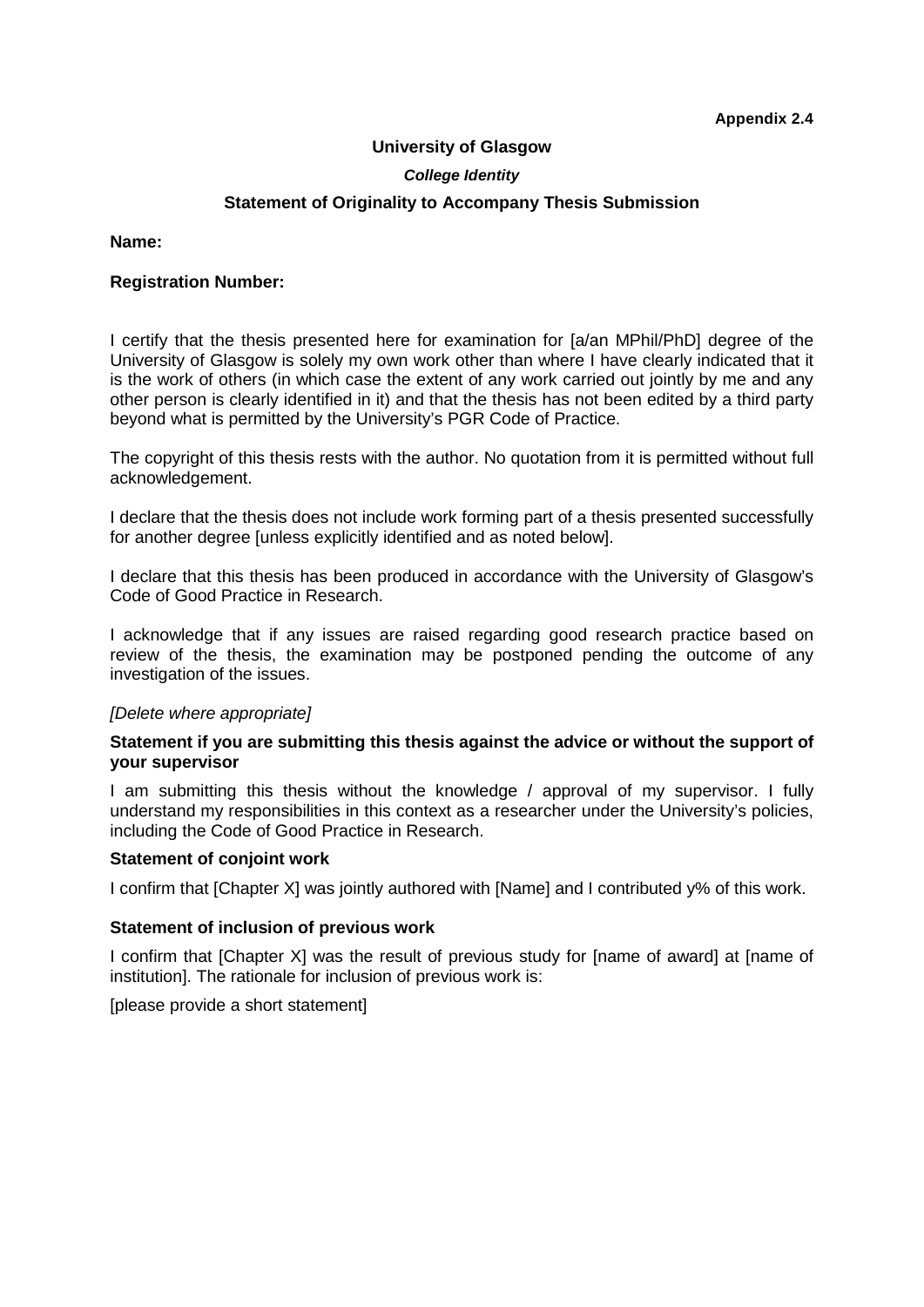Signature: ……………………………………………………….

Date: ……………………………………………………………..

**This completed statement must be bound into the submitted copies of the soft-bound thesis.**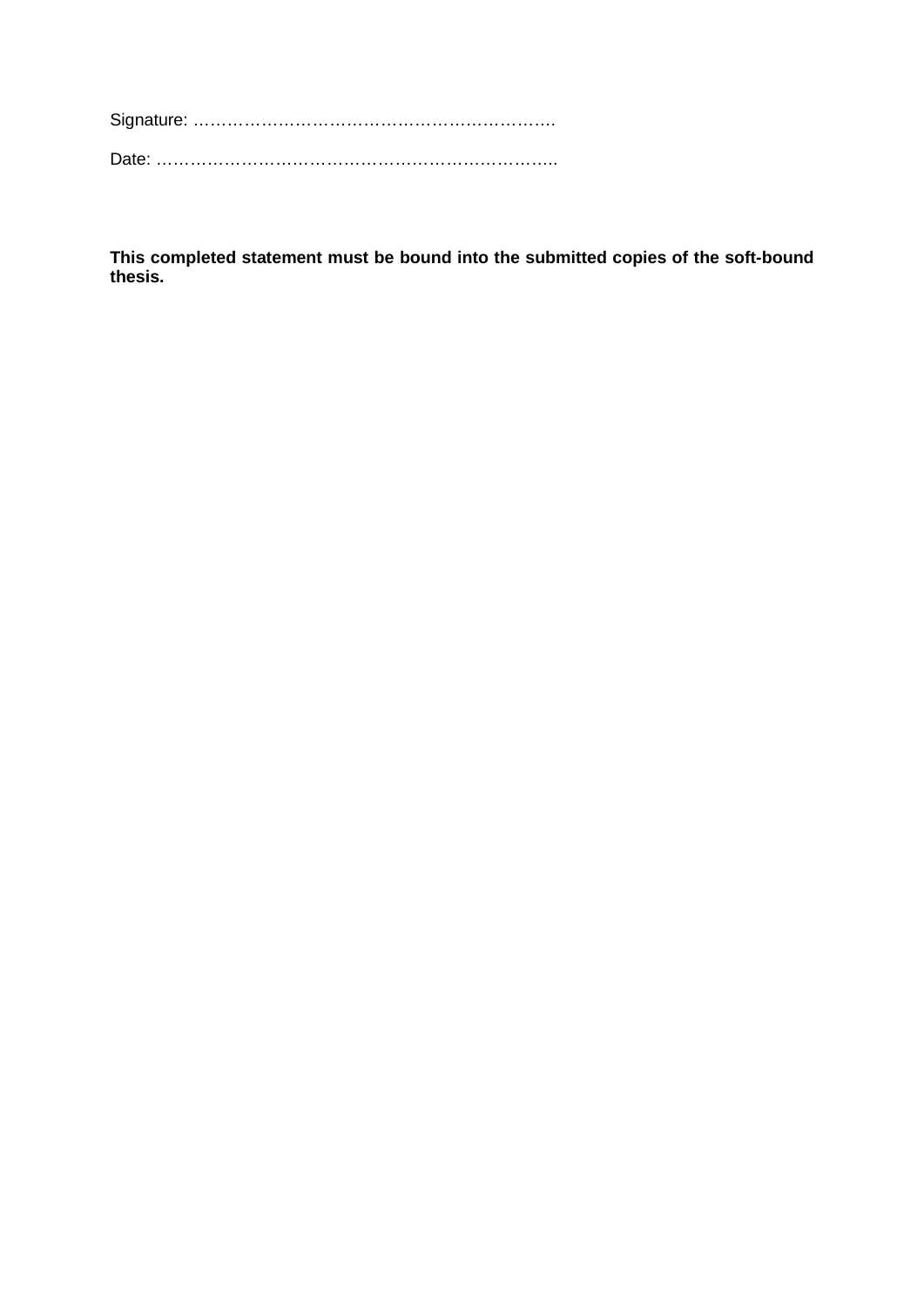# **University of Glasgow**

#### **Nomination of a Committee of Examiners for a research degree candidate**

*This nomination form (Form EEx) should be completed by the Head of School/Research Institute(s) in which the candidate has carried out the research. Where there is joint supervision, the form should be signed by the Heads of School/Research Institute concerned. It should be forwarded to the Graduate School, normally not less than two months before the date by which the thesis is due to be submitted. The nomination should be considered by the Higher Degrees Committee or equivalent committee and if approved, the letters of appointment should be sent to the members of the Committee by the Graduate School.*

The nomination should not be discussed with the candidate. The identity of the members of the Committee of Examiners should not be revealed to the candidate until the thesis has been submitted for examination.<sup>[1](#page-14-0)</sup>

| Registration Number  School/Research Institute:                                                                       |
|-----------------------------------------------------------------------------------------------------------------------|
|                                                                                                                       |
|                                                                                                                       |
|                                                                                                                       |
|                                                                                                                       |
| Following consultation with the supervisors the following are the nominations for a<br><b>Committee of Examiners:</b> |
|                                                                                                                       |
|                                                                                                                       |
|                                                                                                                       |
|                                                                                                                       |
|                                                                                                                       |
|                                                                                                                       |
|                                                                                                                       |
|                                                                                                                       |

-

<span id="page-14-0"></span> $<sup>1</sup>$  Once the names of the Examiners have been provided, the candidate has the right to raise any concerns or</sup> suspicions of conflict of interest. This must be done within two weeks of the release of the names. The membership of the Committee of Examiners will then be reviewed and, if deemed appropriate, amended.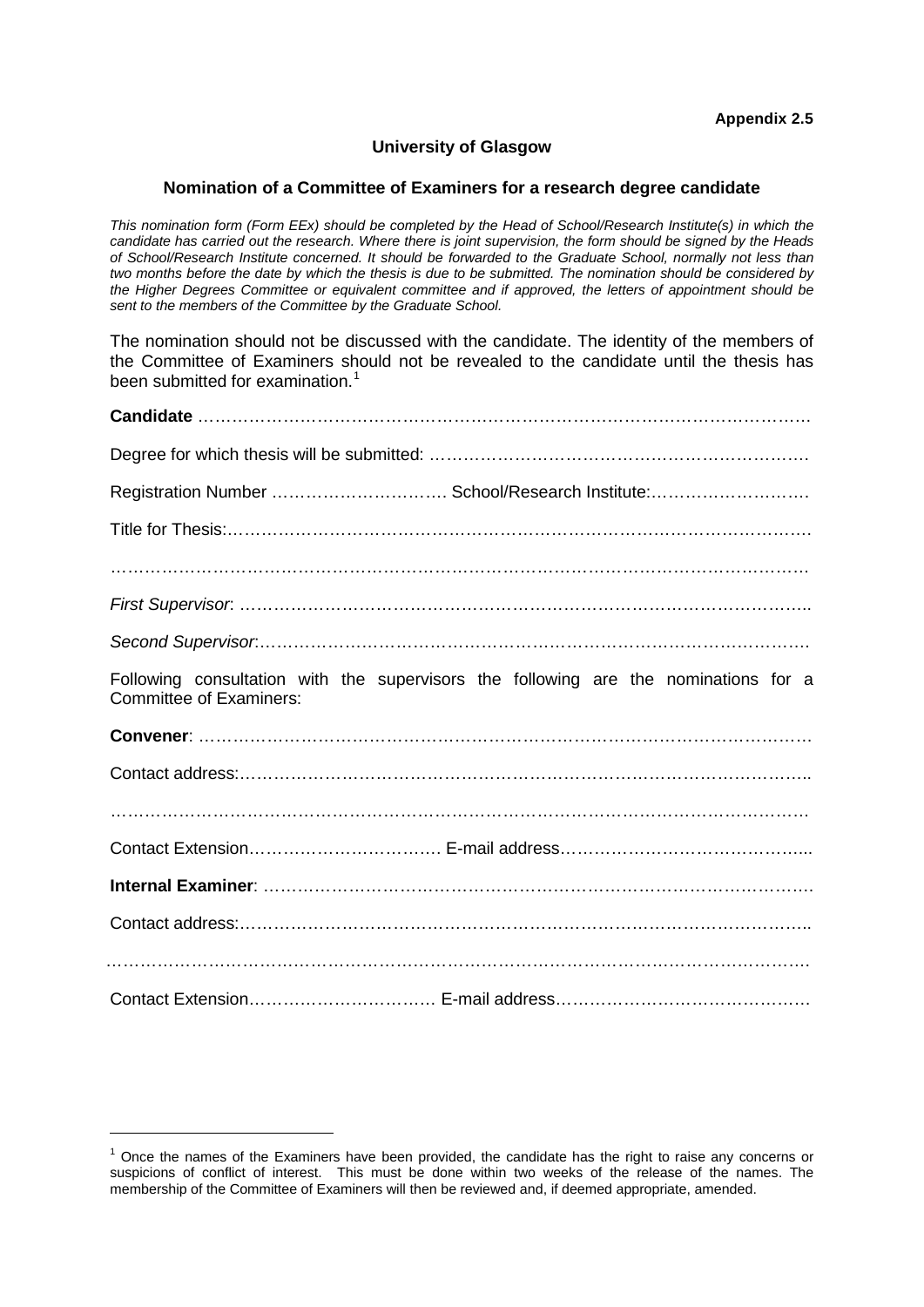| <b>Particulars of the nominated External Examiner</b>              |
|--------------------------------------------------------------------|
| Title and full name:                                               |
|                                                                    |
|                                                                    |
|                                                                    |
|                                                                    |
|                                                                    |
|                                                                    |
|                                                                    |
|                                                                    |
| if an academic post, please<br>e.g. Reader in English Literature   |
| Reserve or Second External Examiner (please delete as appropriate) |
| Title and full name:                                               |
|                                                                    |
|                                                                    |
|                                                                    |
|                                                                    |
|                                                                    |
|                                                                    |
|                                                                    |
|                                                                    |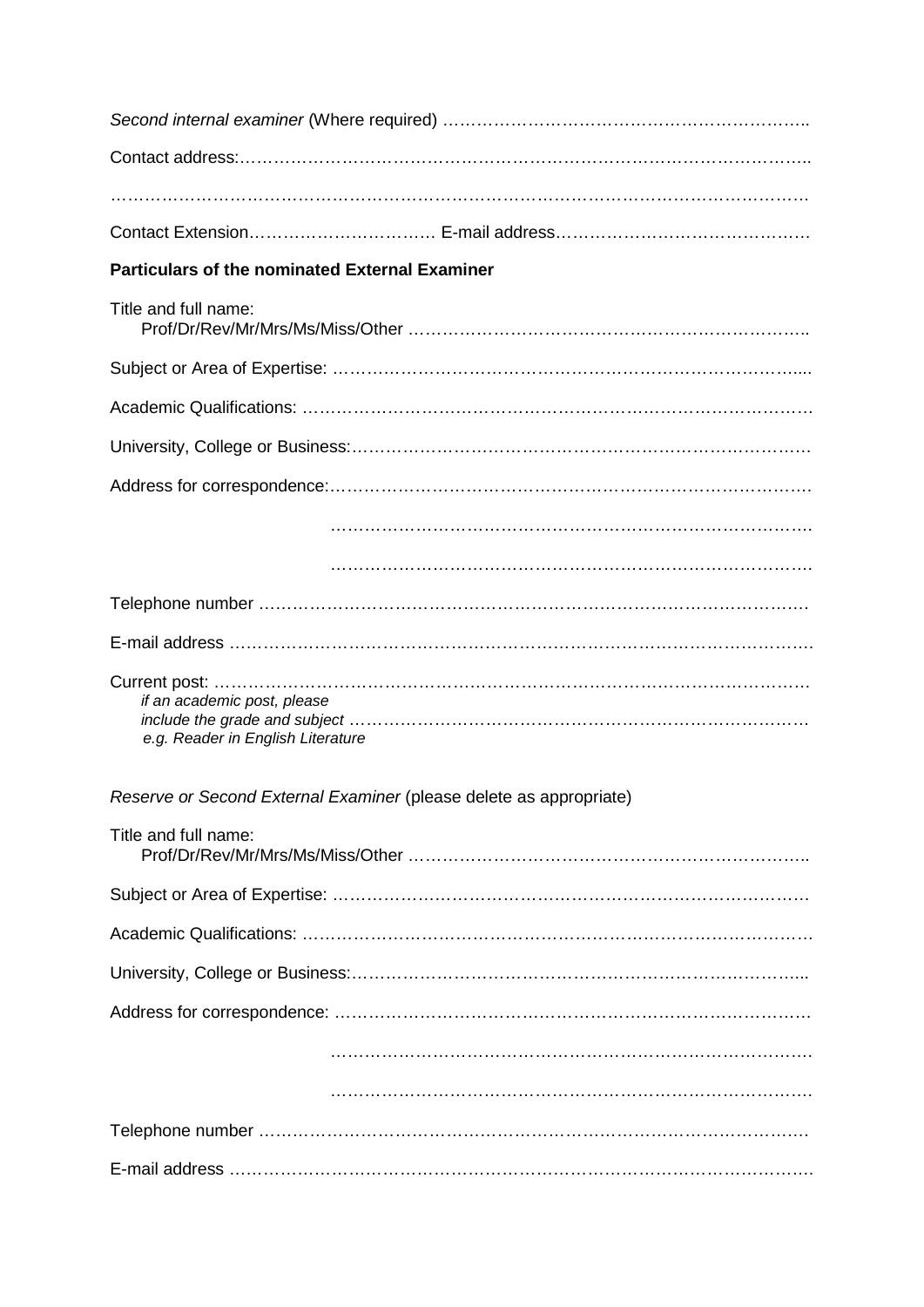| if an academic post, please       |  |
|-----------------------------------|--|
|                                   |  |
| e.g. Reader in English Literature |  |

- 1. Has any member of the Committee been involved in the direct supervision of the candidate? Direct supervision is defined as responsibility for the day to day management of the research project.
- 2. Has any member of the Committee been a second supervisor or held responsibility for monitoring the progress of the candidate during the research period? YES/NO

If the answer is in the affirmative, please state the extent of the involvement and confirm that in the opinion of the individual/s making the nomination, the impartiality of the nominees/s has not been compromised. Please confirm that the Dean of Graduate Studies has approved this nomination.

3. Has the nominated External Examiner held an academic appointment in the University of Glasgow during the previous five years? The state of Glasgow during the previous five years?

If the answer is in the affirmative, please state why the nominee is considered to be the most appropriate External Examiner for this candidate. Please confirm that the Dean of Graduate Studies has approved this nomination.

4. Has the nominated External Examiner worked in collaboration either with the supervisor of the candidate or with the research group in which the candidate was working? YES/NO

If the answer is in the affirmative, please state why the nominee is considered to be the most appropriate External Examiner for this candidate. Please confirm that the Dean of Graduate Studies has approved this nomination.

- 5. Does one or more member(s) of the nominated Committee hold the qualification for which the candidate is being examined?  $YES/NO$
- 6. Does one or more member(s) of the nominated Committee have experience at examining for the qualification which the candidate is seeking? YES/NO

# *The nomination must be signed by the Head of School/Research Institute*

Nominating Head(s) of School/Research Institute:

School/Research Institute Mame Signature Date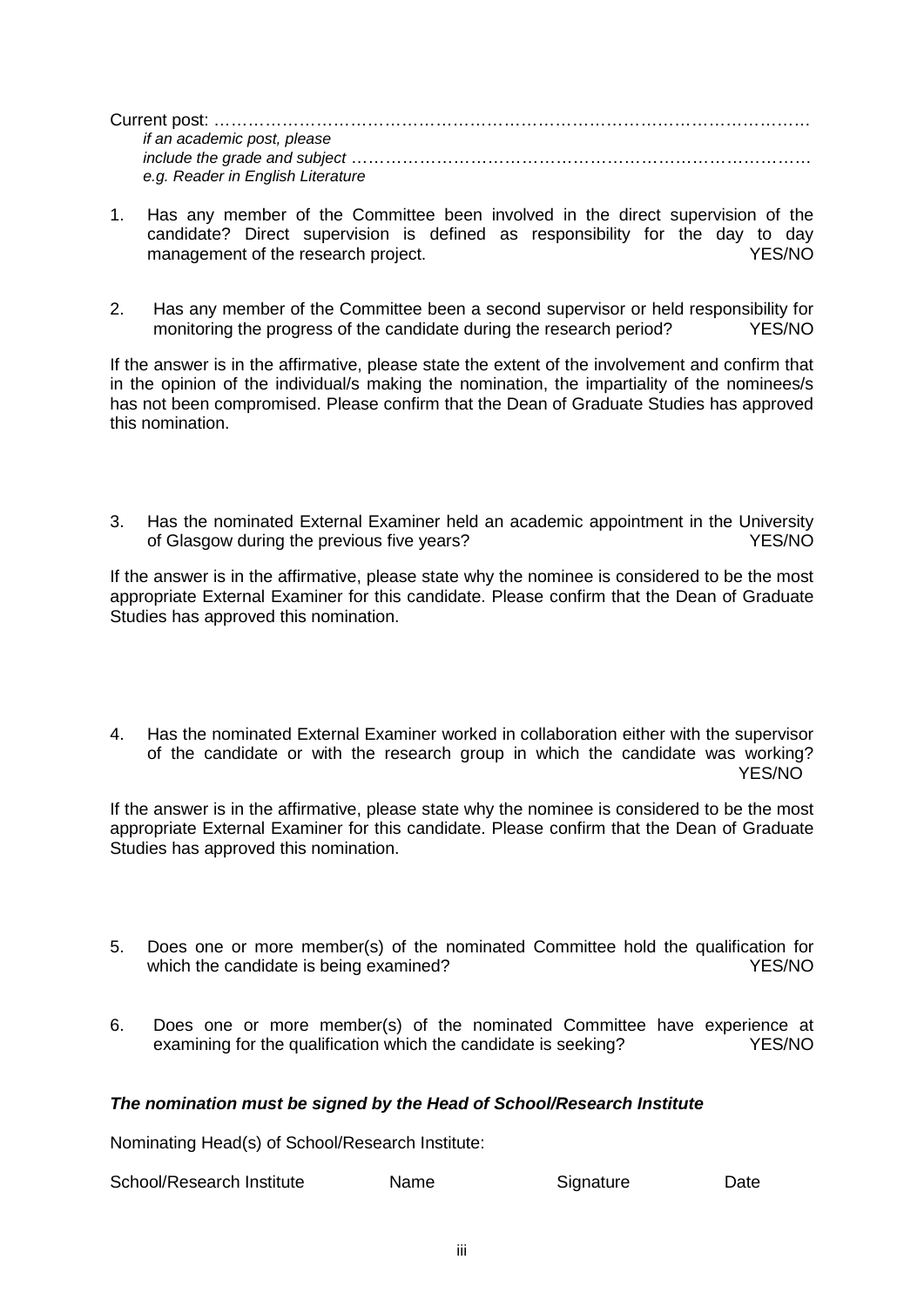# \*\* On completion this form should be forwarded to the appropriate Graduate School \*\*

[*For Office use only*]

# **Graduate School Approval**

Name of Graduate School:

Name of Committee which approved the nomination:

Date of approval:

Signature of Graduate School Administrator:

Signature…………………………………………. Name………………………………………

Date………………………………………………

# **To: Senate Office Senate and Court approval**

Endorsed on behalf of the Senate and the University Court:

Signature ………………………………………… Name …………………………………… for and on behalf of the Senate and University Court

Date ……………………………

Proposed Fee: £…………………

per annum per diem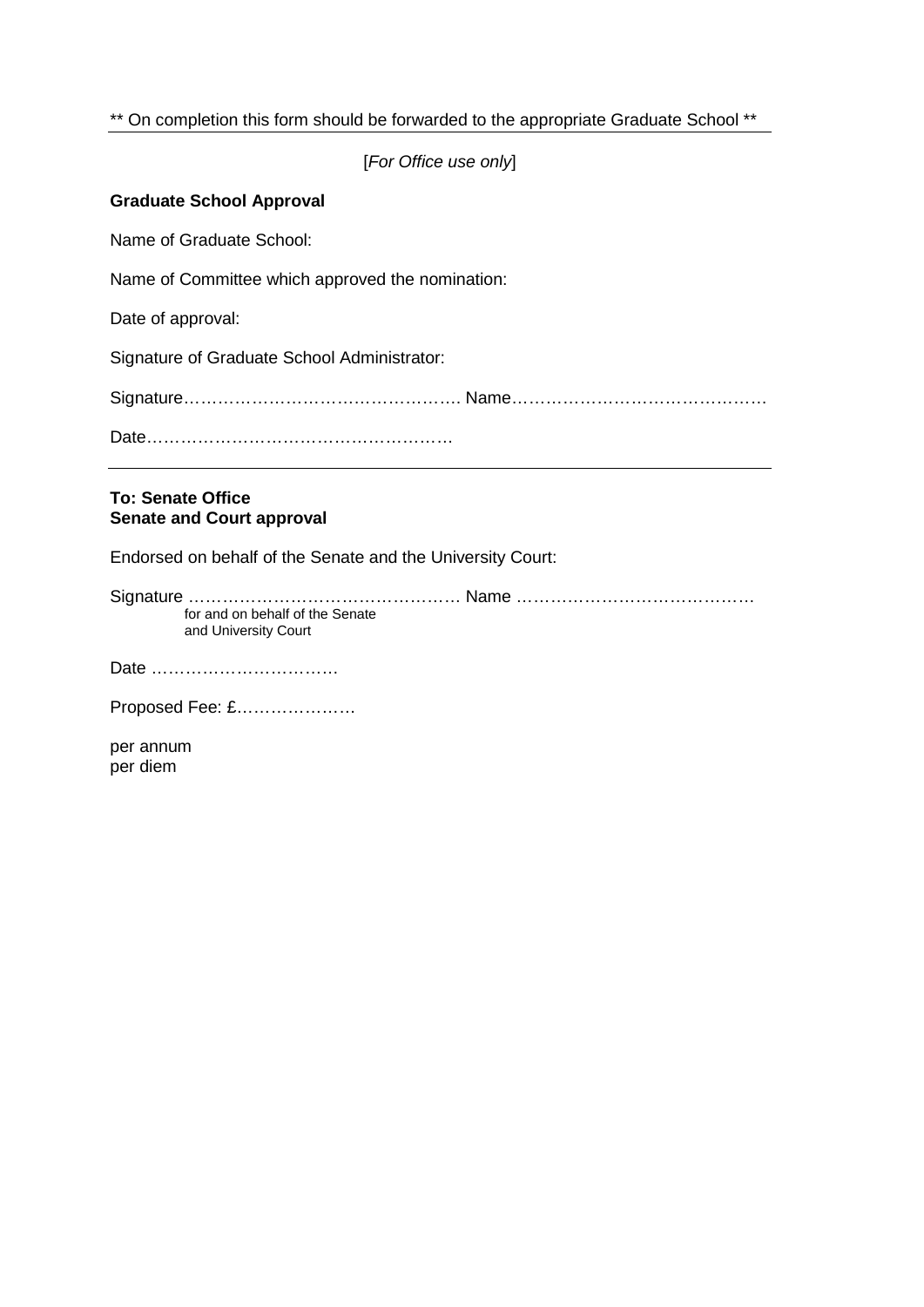# **UNIVERSITY OF GLASGOW**

## **Notes of Guidance for the Convener of a Committee of Examiners**

## **Notification of Intention to Submit Form**

The Graduate School will send a copy of the Notification to Submit form to the Convener. It is important that the Convener checks whether the supervisor has indicated at this stage any specific concerns or special circumstances which relate to the thesis.

## **Oral Examination Arrangements**

The Convener is responsible for arranging the date of the oral examination which should be no later than three months after the date on which the thesis was submitted. The date should be convenient for the candidate, the Internal Examiner as well as the External Examiner and at least one of the supervisors who might be required to answer questions concerning the project. The Graduate School should be informed of the date of the oral examination.

## **Pre-Oral Reports**

Examiners are requested to submit a report to the Graduate School no later than eight weeks following receipt of the thesis and no later than one week prior to the date of the oral examination. The Graduate School will copy the reports to the Convener.

## **Conduct of the Oral Examination**

The Convener is responsible for ensuring that the oral is conducted in a fair manner and in view of this, the Convener should be present for the duration of the examination. The Convener may ask questions of a general nature but will not participate in a detailed examination of the candidate.

The Convener is responsible for assisting the examiners to reach a consensus. It is the Convener who will arrange for the joint recommendation of the examiners to be signed at the conclusion of the examination. Where difficulties arise, the Convener shall decide whether an adjournment is required. Where agreement has not been reached between the examiners, the Convener should be aware that normally the view of the External Examiner shall prevail. Exceptionally, the Convener may refer to Senate if the External Examiner's view is in question and this may lead to a recommendation to the Higher Degrees Committee for the appointment of a third examiner who will normally be an External Examiner.

The Convener may inform the candidate verbally of the outcome of the examination, normally by inviting the candidate to return to the examination room.

## **Post-Oral Reports**

The Convener is responsible for co-ordinating the preparation of the joint statement of requirements for revision or recommendations for resubmission. The statement should be produced without undue delay and provided to the candidate and the Graduate School with the signed joint report of the Committee of Examiners.

An individual report is not normally required from the Convener except in the following circumstances:

- The appointment of a third Examiner is required.
- The Committee of Examiners recommend the appointment of a new committee for the examination of the Resubmission.
- The Committee of Examiners wish to waive the requirement for a second oral examination after Resubmission.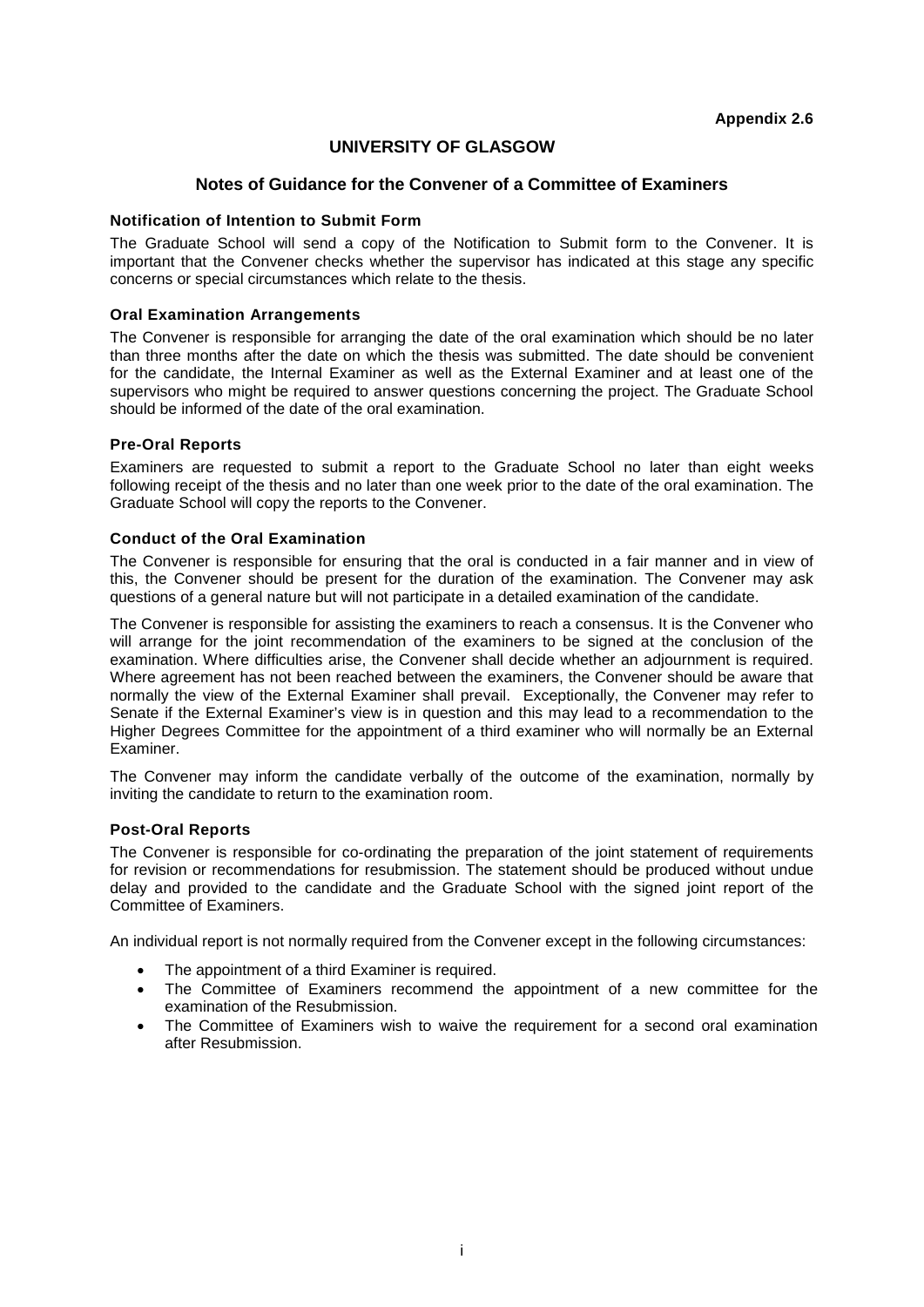# **UNIVERSITY OF GLASGOW**

## **Notes of Guidance for Examiners to Accompany the Thesis**

#### **Submission of Pre-Oral Report**

Examiners are requested to submit a pre-oral report on the form provided to the Graduate School within eight weeks of receipt of the thesis or at least one week prior to the date of the oral examination.

#### **Oral Examination**

The regulations for the degree of PhD in the University of Glasgow state:

*A candidate for the Degree of PhD must present himself or herself for oral examination by the Committee of Examiners on the subject matter of the thesis and its context. The requirement for an oral examination shall be observed at the first submission of the thesis. In undertaking an oral or other examination the candidate must follow any requirements for the assessment as stated by the Graduate School. Where a candidate has been permitted to resubmit a thesis for examination, an oral shall also be held other than in exceptional circumstances, where the Convener, on the recommendation of the Committee of Examiners, may seek the agreement of the Dean of Graduate Studies to set aside the requirement for an oral examination after resubmission. In such circumstances the agreement of the candidate must be obtained, otherwise the candidate shall have the right to insist on an oral being held.*

The oral examination is held no later than three months after submission of the thesis.

#### **Mandatory Training**

Details of the generic training provided by the College are enclosed with the thesis. Examiners may discuss the research training with the candidate at the oral examination.

#### **Role of the Supervisor**

The supervisor does not normally attend the oral examination unless the candidate has specifically requested this. He/she will be available in the building at the time of the oral and may be requested to attend to answer questions concerning the research project. If the thesis has been submitted for examination against the advice of the supervisor or if there are special circumstances relating to the candidate or the project, this will have been stated on the *Notification of Intention to Submit a Thesis*  form or in a report to the Convener from the supervisor.

#### **Joint Report of the Committee of Examiners**

Following the oral examination, Examiners will be asked to sign the Joint Report Form of the Committee of Examiners and where appropriate to provide a joint statement detailing any revisions required. The outcome of the examination will be one of the following options:

- a) the degree be awarded **unconditionally**
- b) the degree be awarded subject to **certain minor corrections of detail or of presentation**  specified by the examiners. These shall not involve changes of substance to the thesis. The corrections shall be carried out within **one month** of receipt of the specifications to the satisfaction of the Internal Examiner.
- c) the degree be awarded subject to **certain changes of substance in a specific element or elements of the thesis** specified by the examiners. These shall not involve a revision of the whole thesis or of a major proportion of it. They may however include a requirement to carry out a further period of research in order to strengthen the thesis. The revisions shall be carried out within a timescale determined by the examiners and shall be confirmed by both the Internal and the External Examiners.
- d) the thesis as a whole is unacceptable. The candidate is invited to **resubmit** the thesis taking account of the comments of the examiners. The resubmitted thesis will be examined on one occasion only. It will be resubmitted within a timescale to be determined by the examiners but normally no later than **12 months** after the date of the joint report notifying the candidate of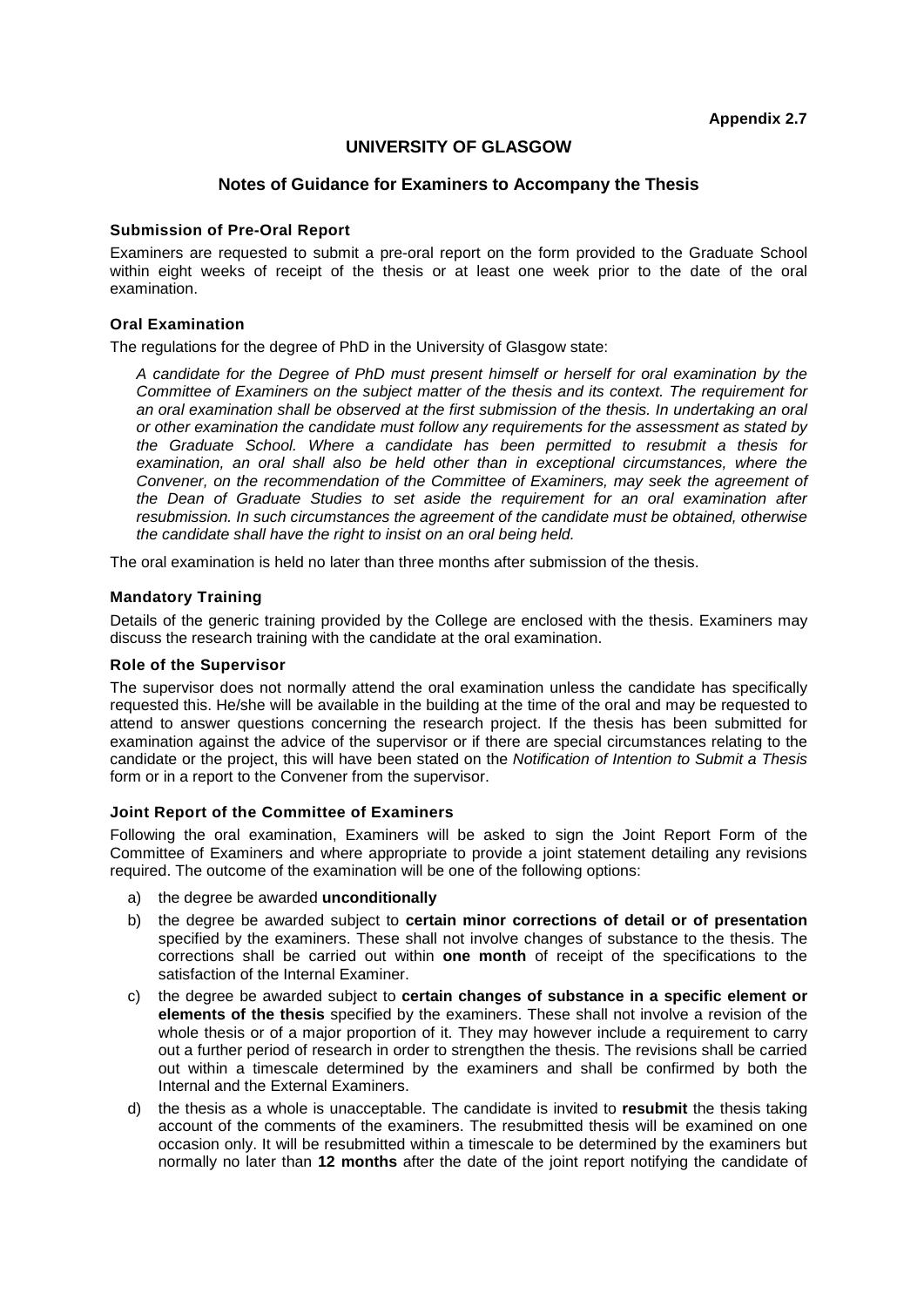the requirements for revision. A resubmission fee will be charged to cover the examining costs.

e) the thesis as a whole is unacceptable for the award of a doctoral degree. The candidate is invited to revise and **resubmit** the thesis for a **Masters** degree.

## f) **no degree be awarded.**

#### **Submission of Joint Statement**

Where correction, revision or resubmission is required the examiners prepare a joint signed statement specifying the requirements and stating the timescale.

## **Expenses**

The expenses form should be submitted immediately following the oral examination and submission of final reports. Payment of the fee for examining the thesis will be made on receipt of the final report and the expenses form. This is issued by the Finance Office on a monthly basis and normally at the end of the month. The Finance Office requires receipts by the mid-month deadline if payment is to be made at the end of that month.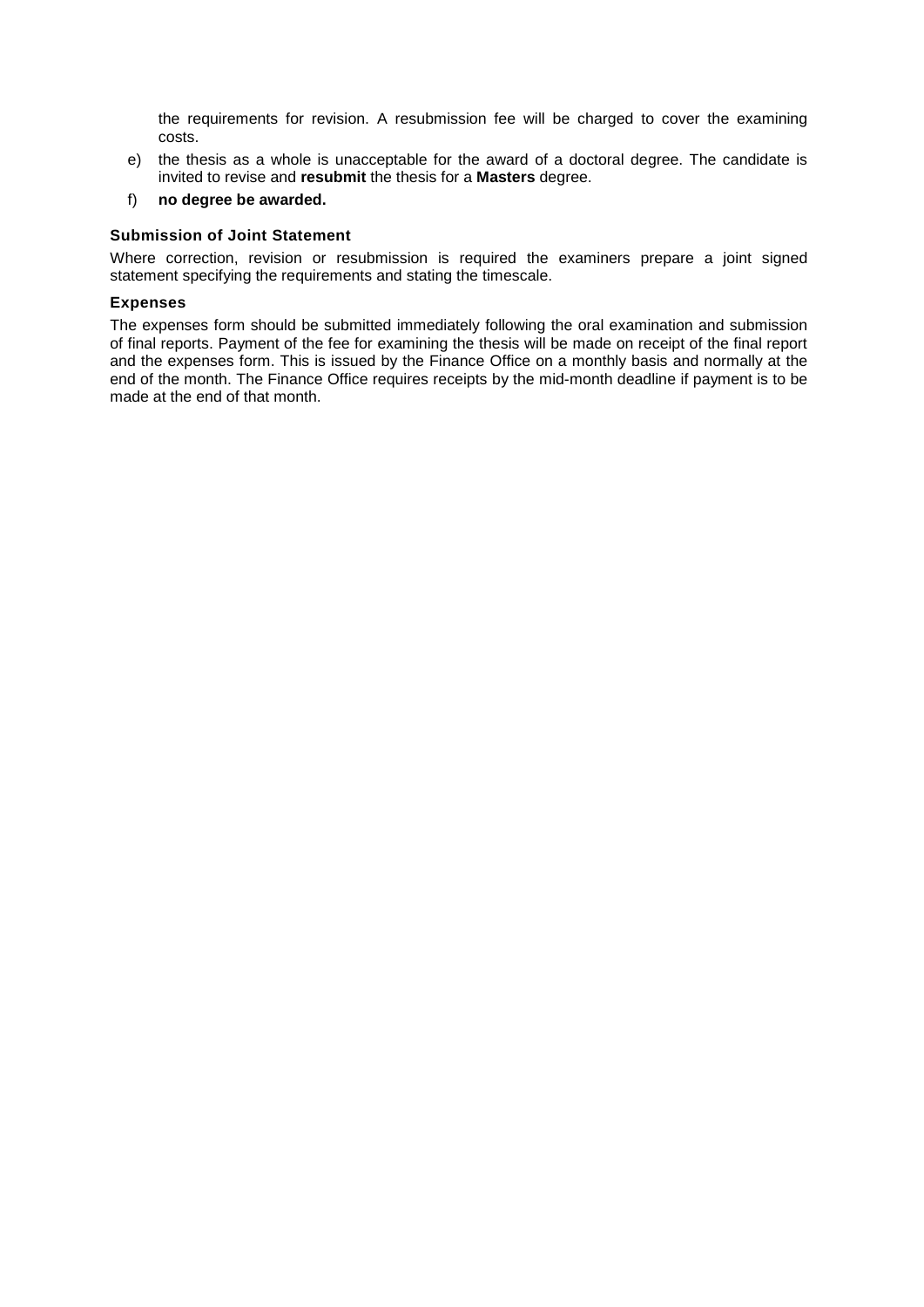# **UNIVERSITY OF GLASGOW**

## **PRE- ORAL EXAMINER'S REPORT**

**Please complete this form and return it to the Graduate School no less than one week before the date of the oral examination. The report may be submitted by email attachment in the first instance. A signed copy may be submitted by email and/or in hard copy.**

Candidate:

Title of Thesis:

Name of Examiner:

## **A Specific Comments**

Please answer the following questions adding explanatory comment:

- 1. Does the candidate show adequate knowledge in the field of study?
- 2. Does the candidate demonstrate independent critical ability?
- 3. Does the thesis make a distinct contribution to knowledge?
- 4. Is the candidate competent in the appropriate methods of recording research?
- 5. Does the candidate demonstrate ability in writing style and presentation?
- 6. Other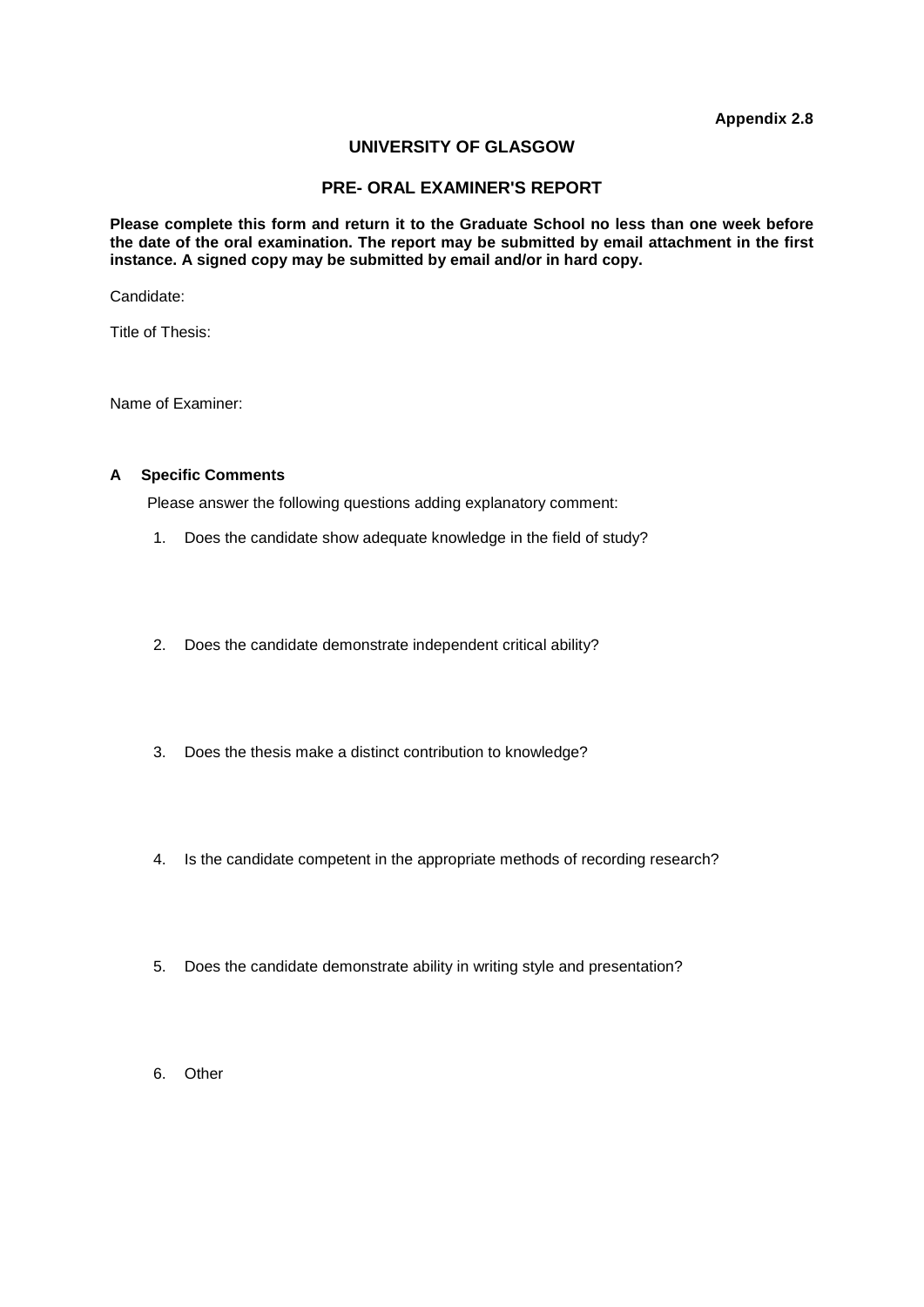## **B General Comments and Preliminary Recommendation**

# **C Good Practice in Research**

Examiners are asked to note that students of the University of Glasgow who are carrying out research are expected to adhere to the University's Code of Good Practice in Research [\(www.gla.ac.uk/research/aims/ourpolicies/\)](http://www.gla.ac.uk/research/aims/ourpolicies/). If the examiner has any concerns about the thesis in this regard, please details these here.

**Signature of Examiner** …………………………………………………………………………………

**Date**………………………………………………………………………………………………………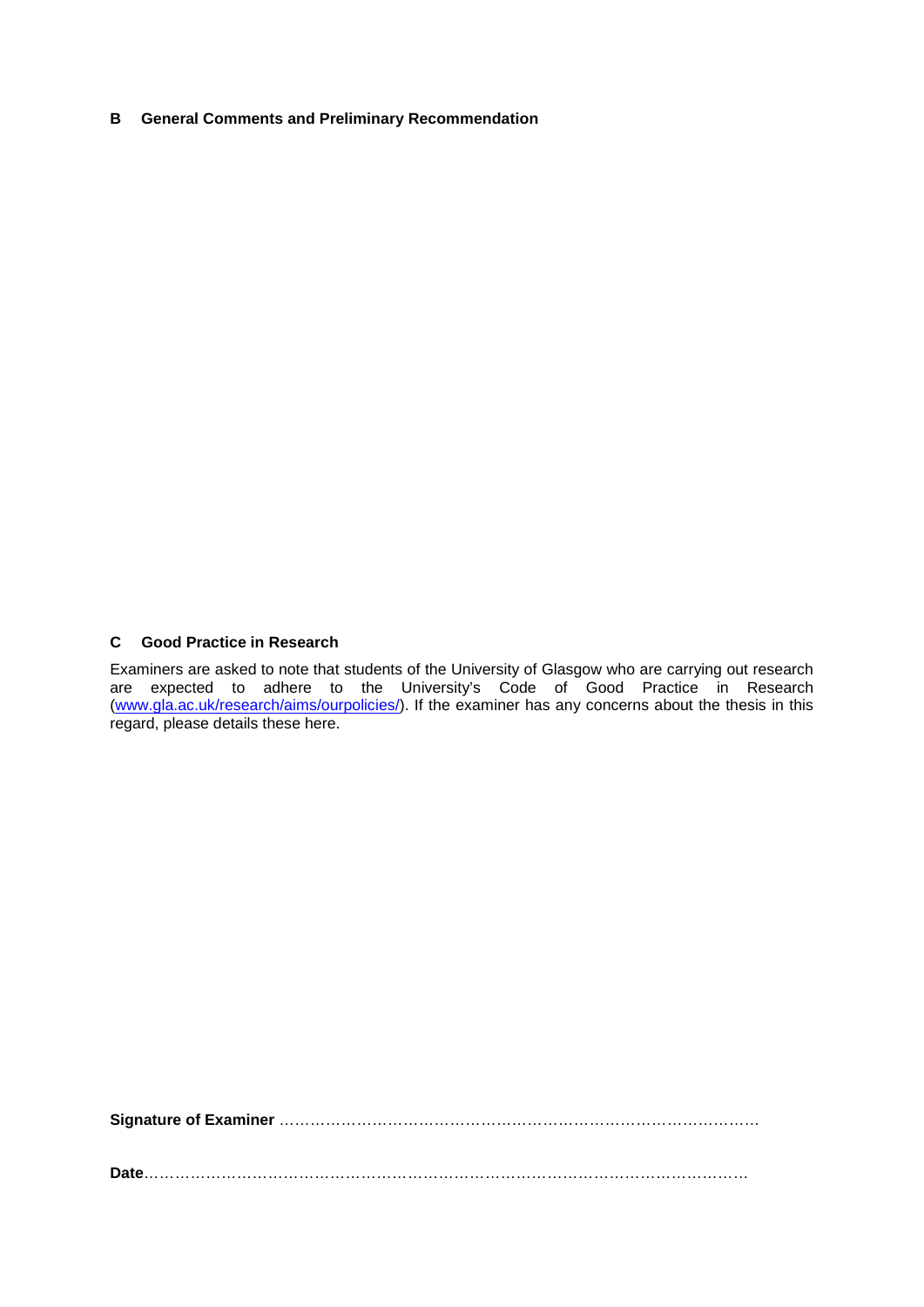## **UNIVERSITY OF GLASGOW**

# **REPORT OF THE COMMITTEE OF EXAMINERS FOLLOWING AN ORAL EXAMINATION OF A THESIS PRESENTED FOR A RESEARCH DEGREE**

**This form should be completed and returned to the Graduate School.**

**Candidate:**

**Title of Thesis:**

**Name of Convener:**

**Name of External Examiner:**

**Name of Internal Examiner:**

**Date of Oral Examination:**

#### **Please circle the selected letter indicating the outcome of the examination:**

- a) the degree be awarded **unconditionally.**
- b) the degree be awarded subject to **certain minor corrections of detail or of presentation**  specified by the examiners. These shall not involve changes of substance to the thesis. The corrections shall be carried out within **one month** of receipt of the specifications to the satisfaction of the Internal Examiner.
- c) the degree be awarded subject to **certain changes of substance in a specific element or elements of the thesis** specified by the examiners. These shall not involve a revision of the whole thesis or of a major proportion of it. They may however include a requirement to carry out a further period of research in order to strengthen the thesis. The revisions shall be carried out within a timescale determined by the examiners and shall be confirmed by both the Internal and the External Examiners.
- d) the thesis as a whole is unacceptable. The candidate is invited to **resubmit** the thesis taking account of the comments of the examiners. The resubmitted thesis will be examined on one occasion only. It will be resubmitted within a timescale to be determined by the examiners but normally no later than **12 months** after the date of the joint report notifying the candidate of the requirements for revision. A resubmission fee will be charged to cover the examining costs.
- e) the thesis as a whole is unacceptable for the award of a doctoral degree. The candidate is invited to revise and **resubmit** the thesis for a **Masters** degree.

#### f) **no degree be awarded.**

Students of the University of Glasgow who are carrying out research are required to adhere to the University's Code of Good Practice in Research. The outcome of this examination, declared herein, has been agreed by the examiners with these principles in mind.

#### **The form should be signed by the examiners:**

**Convener:**

**External Examiner:**

**Internal Examiner:**

**Date:**